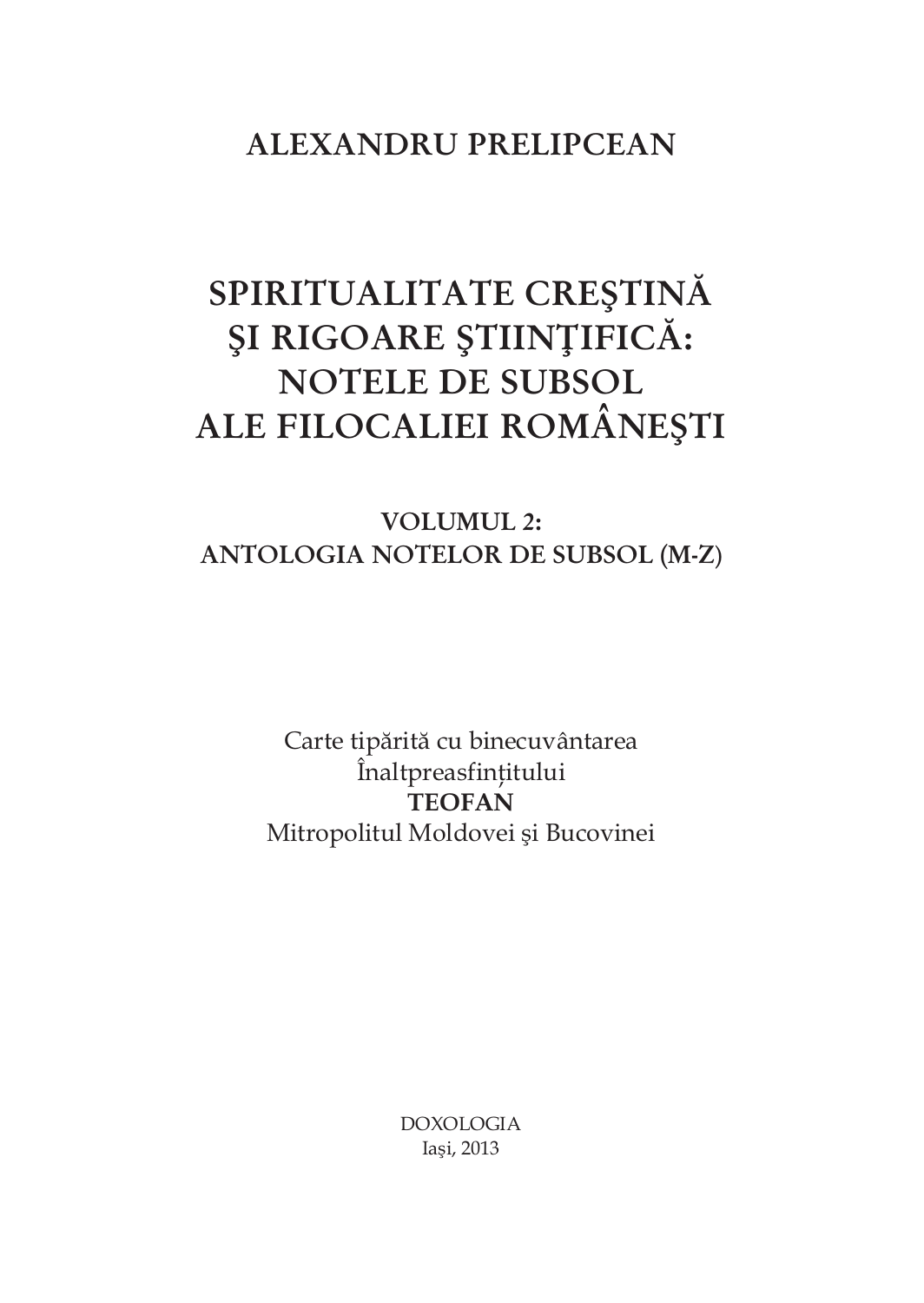# **CUPRINS**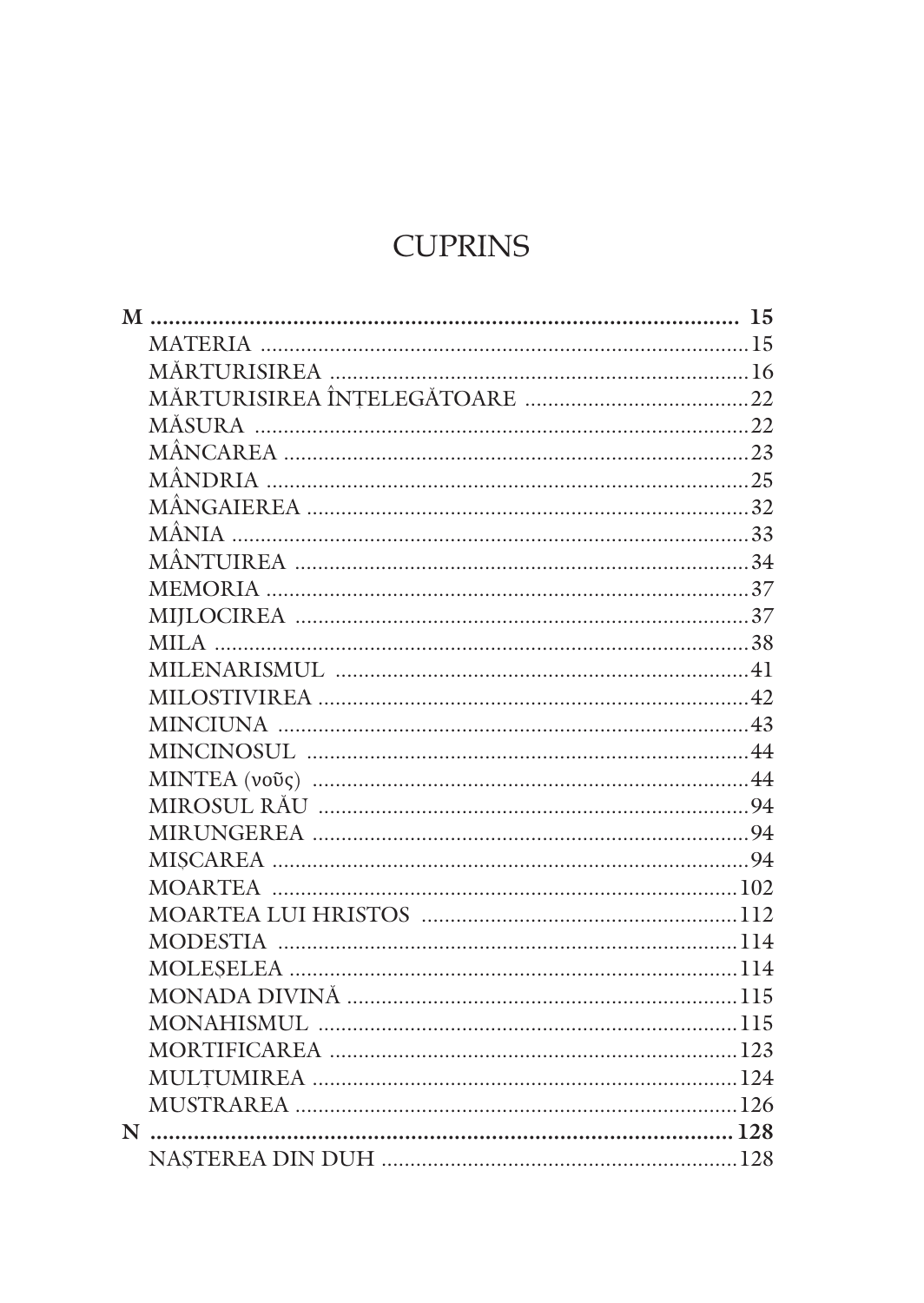| NESIMTITUL. |  |
|-------------|--|
|             |  |
|             |  |
|             |  |
|             |  |
|             |  |
|             |  |
|             |  |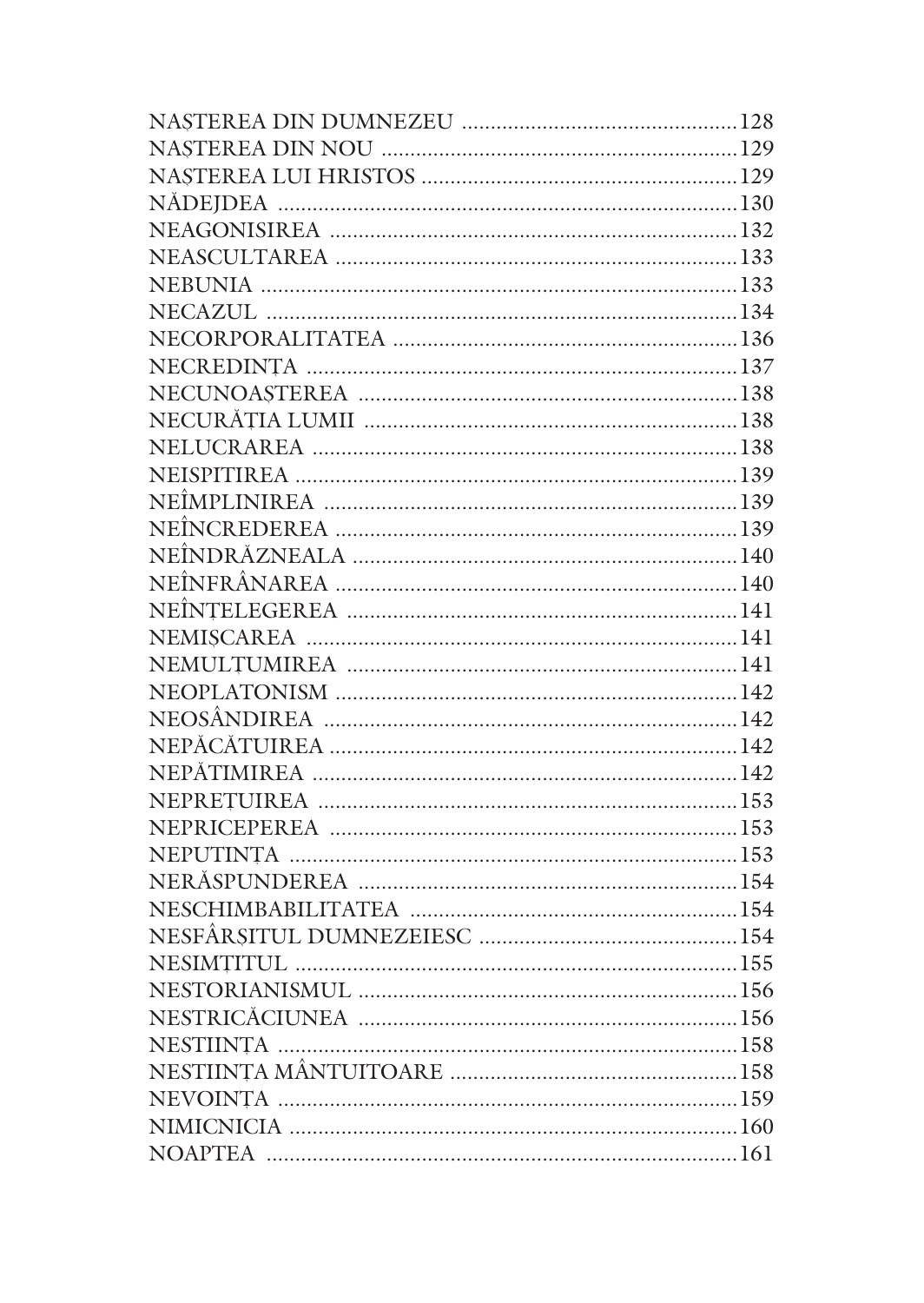| <b>PATTELE</b> |  |
|----------------|--|
|                |  |
|                |  |
|                |  |
|                |  |
|                |  |
|                |  |
|                |  |
|                |  |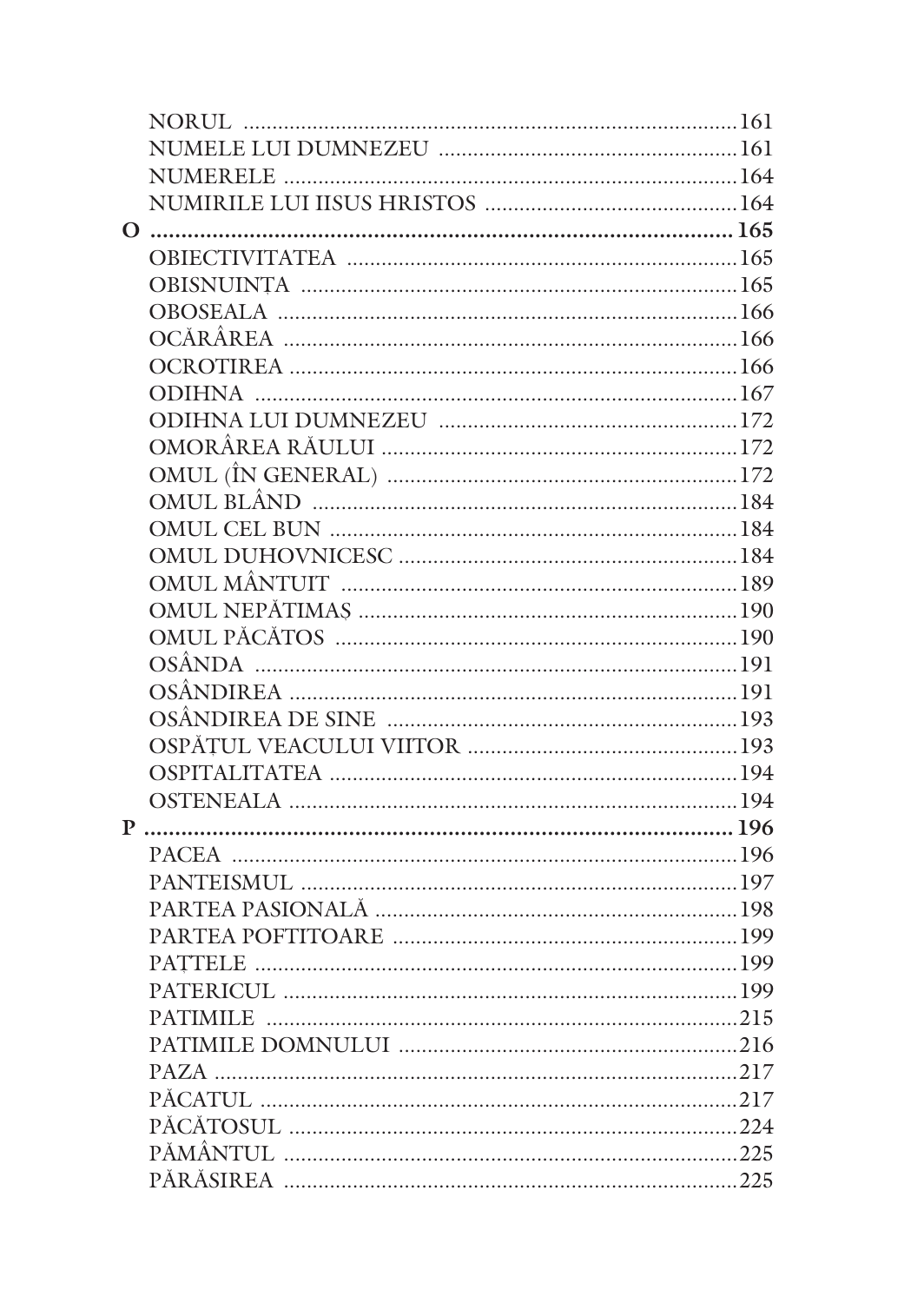| POMUL CUNOȘTINȚEI BINELUI ȘI RĂULUI 254 |  |
|-----------------------------------------|--|
|                                         |  |
|                                         |  |
|                                         |  |
|                                         |  |
|                                         |  |
|                                         |  |
|                                         |  |
|                                         |  |
|                                         |  |
|                                         |  |
|                                         |  |
|                                         |  |
|                                         |  |
|                                         |  |
| PREZENȚA NESIMȚITĂ A LUI DUMNEZEU 266   |  |
|                                         |  |
|                                         |  |
|                                         |  |
|                                         |  |
|                                         |  |
|                                         |  |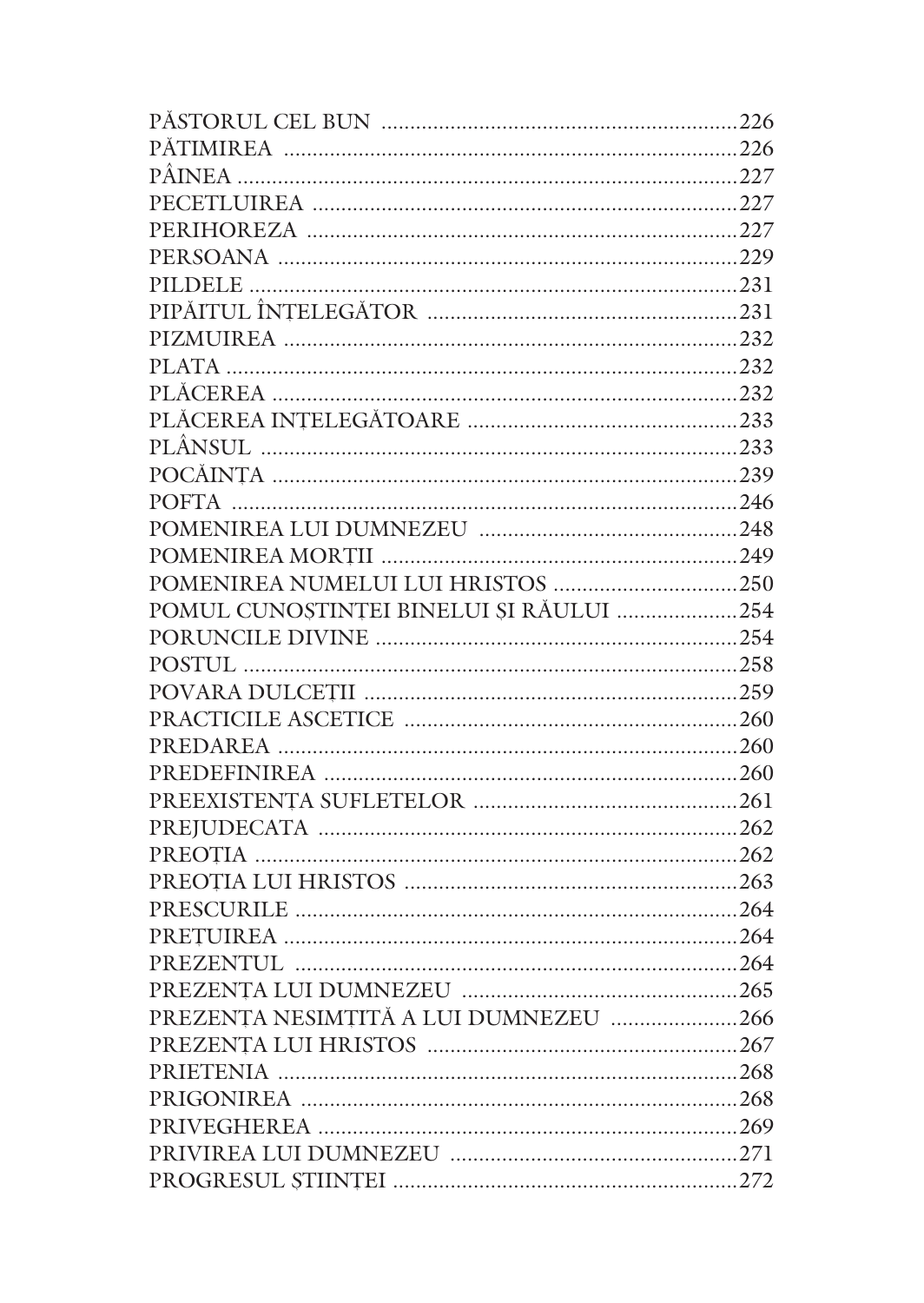| RATIONALITATEA LUMII/LUCRURILOR 283       |  |
|-------------------------------------------|--|
|                                           |  |
|                                           |  |
|                                           |  |
|                                           |  |
|                                           |  |
|                                           |  |
|                                           |  |
|                                           |  |
|                                           |  |
|                                           |  |
|                                           |  |
|                                           |  |
|                                           |  |
|                                           |  |
|                                           |  |
|                                           |  |
|                                           |  |
|                                           |  |
| RELAȚIA DINTRE HRISTOS ȘI DUHUL SFÂNT 313 |  |
|                                           |  |
|                                           |  |
|                                           |  |
|                                           |  |
|                                           |  |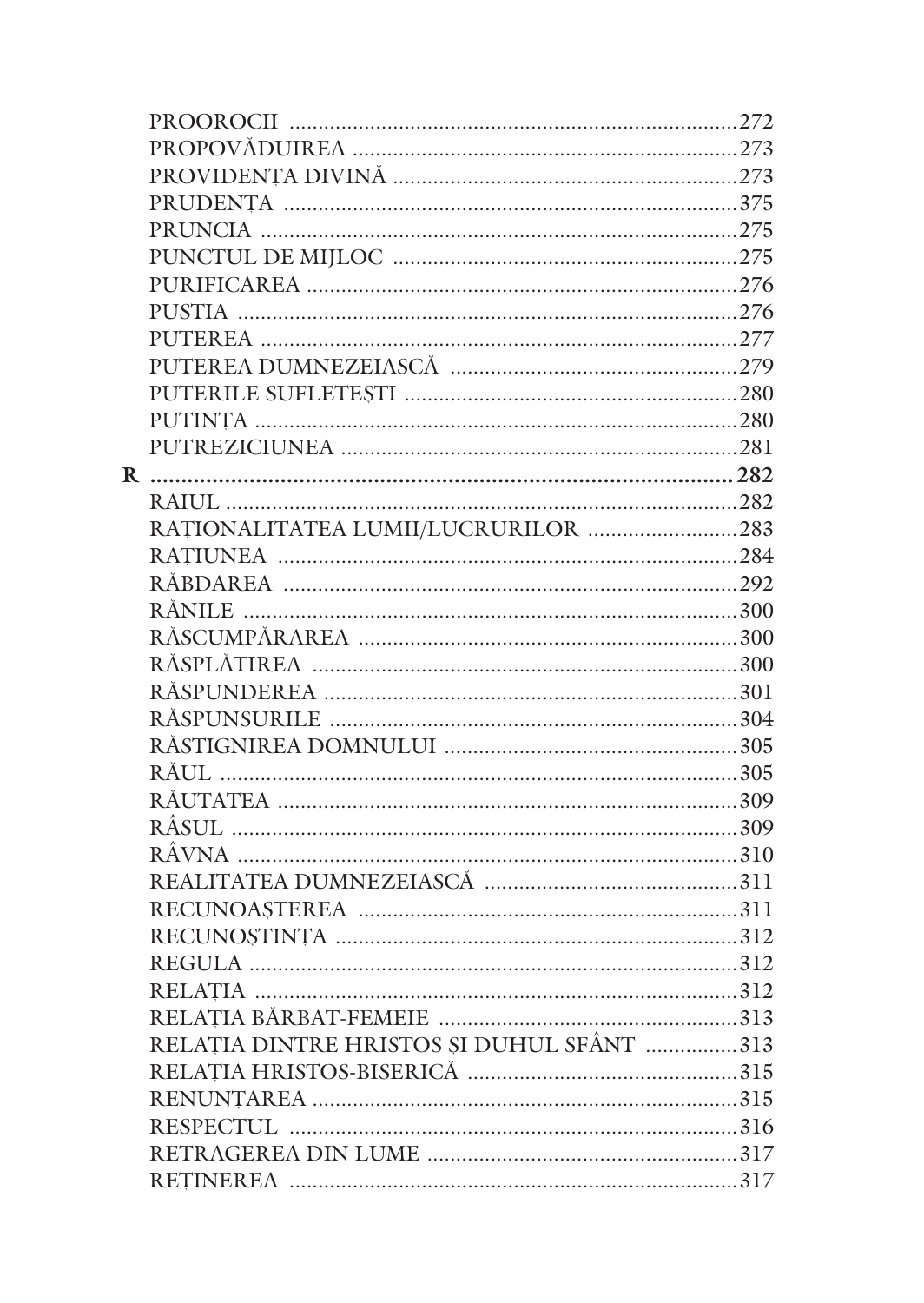| S |                                             |  |
|---|---------------------------------------------|--|
|   |                                             |  |
|   | SĂLĂȘLUIREA LUI HRISTOS/DUMNEZEU IN NOI 380 |  |
|   |                                             |  |
|   |                                             |  |
|   |                                             |  |
|   |                                             |  |
|   |                                             |  |
|   |                                             |  |
|   |                                             |  |
|   |                                             |  |
|   |                                             |  |
|   |                                             |  |
|   |                                             |  |
|   |                                             |  |
|   |                                             |  |
|   |                                             |  |
|   |                                             |  |
|   |                                             |  |
|   |                                             |  |
|   |                                             |  |
|   |                                             |  |
|   |                                             |  |
|   |                                             |  |
|   |                                             |  |
|   |                                             |  |
|   | SLAVA LUI DUMNEZEU                          |  |
|   |                                             |  |
|   |                                             |  |
|   |                                             |  |
|   |                                             |  |
|   |                                             |  |
|   | SMERENIA                                    |  |
|   |                                             |  |
|   |                                             |  |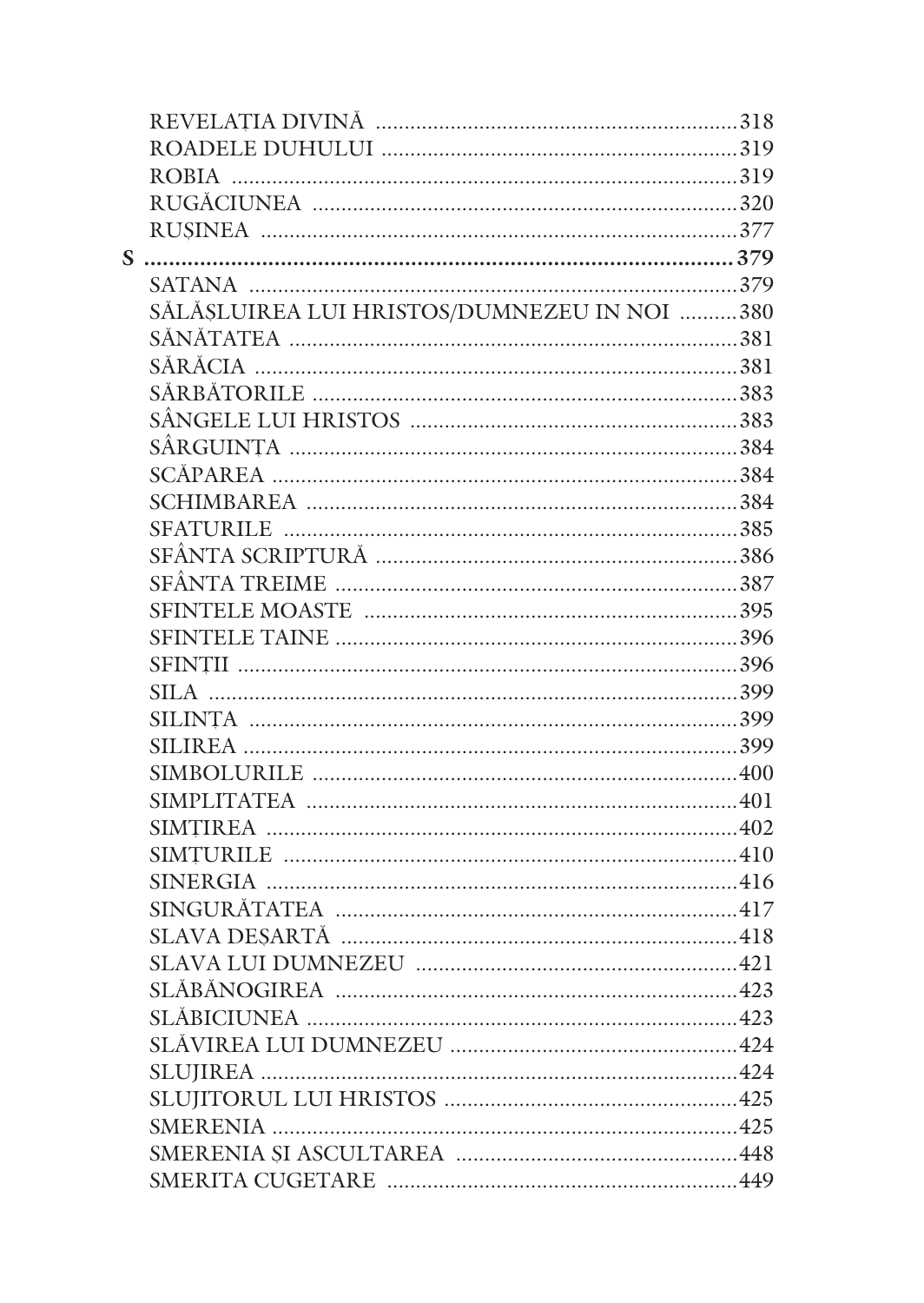| STÅRUINTA ……………………………………………………………………457 |  |
|-----------------------------------------|--|
|                                         |  |
|                                         |  |
|                                         |  |
|                                         |  |
|                                         |  |
|                                         |  |
|                                         |  |
|                                         |  |
|                                         |  |
|                                         |  |
| SUPERIORITATEA LUI DUMNEZEU 479         |  |
|                                         |  |
|                                         |  |
|                                         |  |
|                                         |  |
|                                         |  |
|                                         |  |
|                                         |  |
|                                         |  |
|                                         |  |
|                                         |  |
|                                         |  |
|                                         |  |
|                                         |  |
|                                         |  |
|                                         |  |
|                                         |  |
|                                         |  |
|                                         |  |
|                                         |  |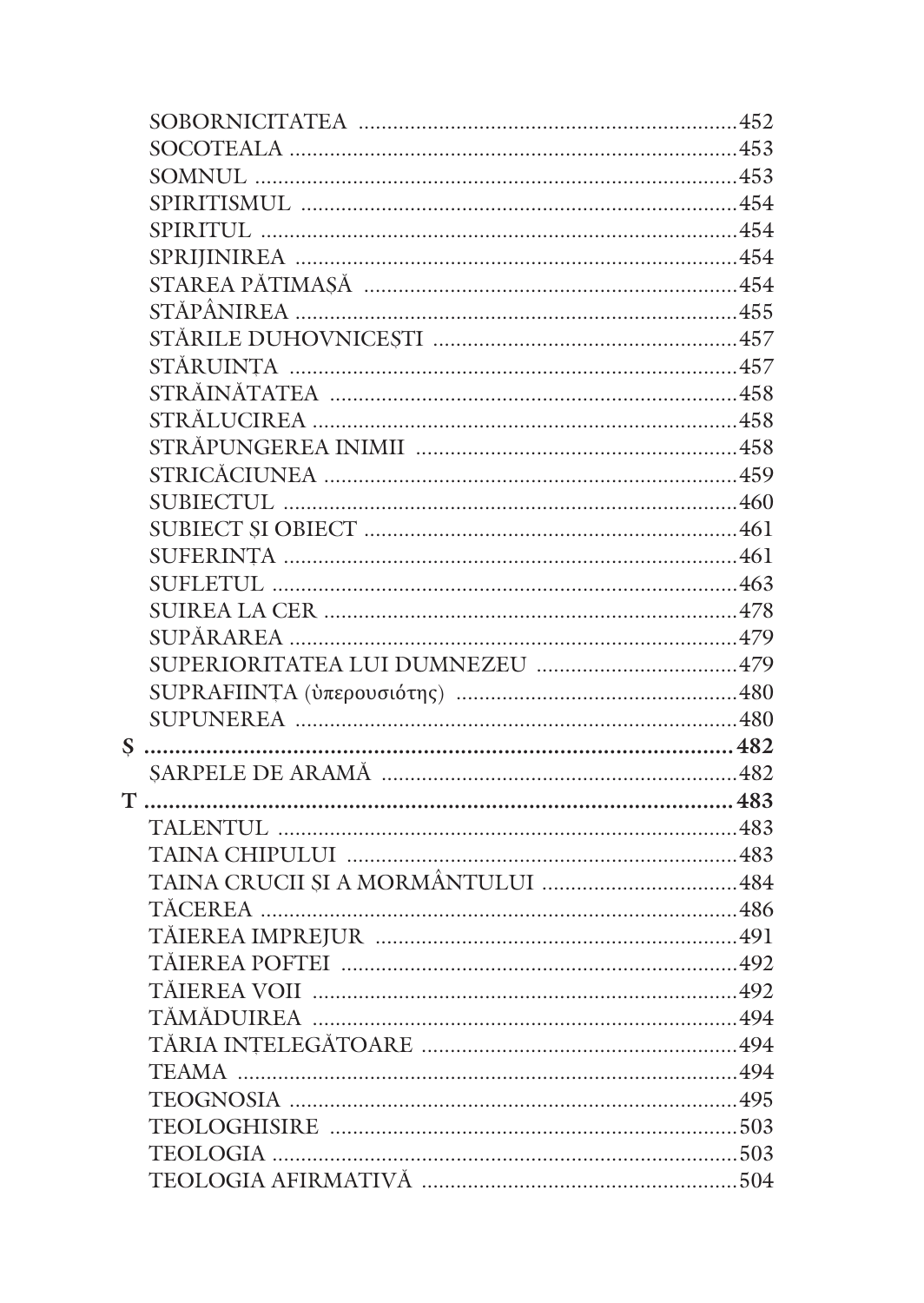| <b>UNIFORMIZAREA</b> | 564 |
|----------------------|-----|
|                      |     |
|                      |     |
|                      |     |
|                      |     |
|                      |     |
|                      |     |
|                      |     |
|                      |     |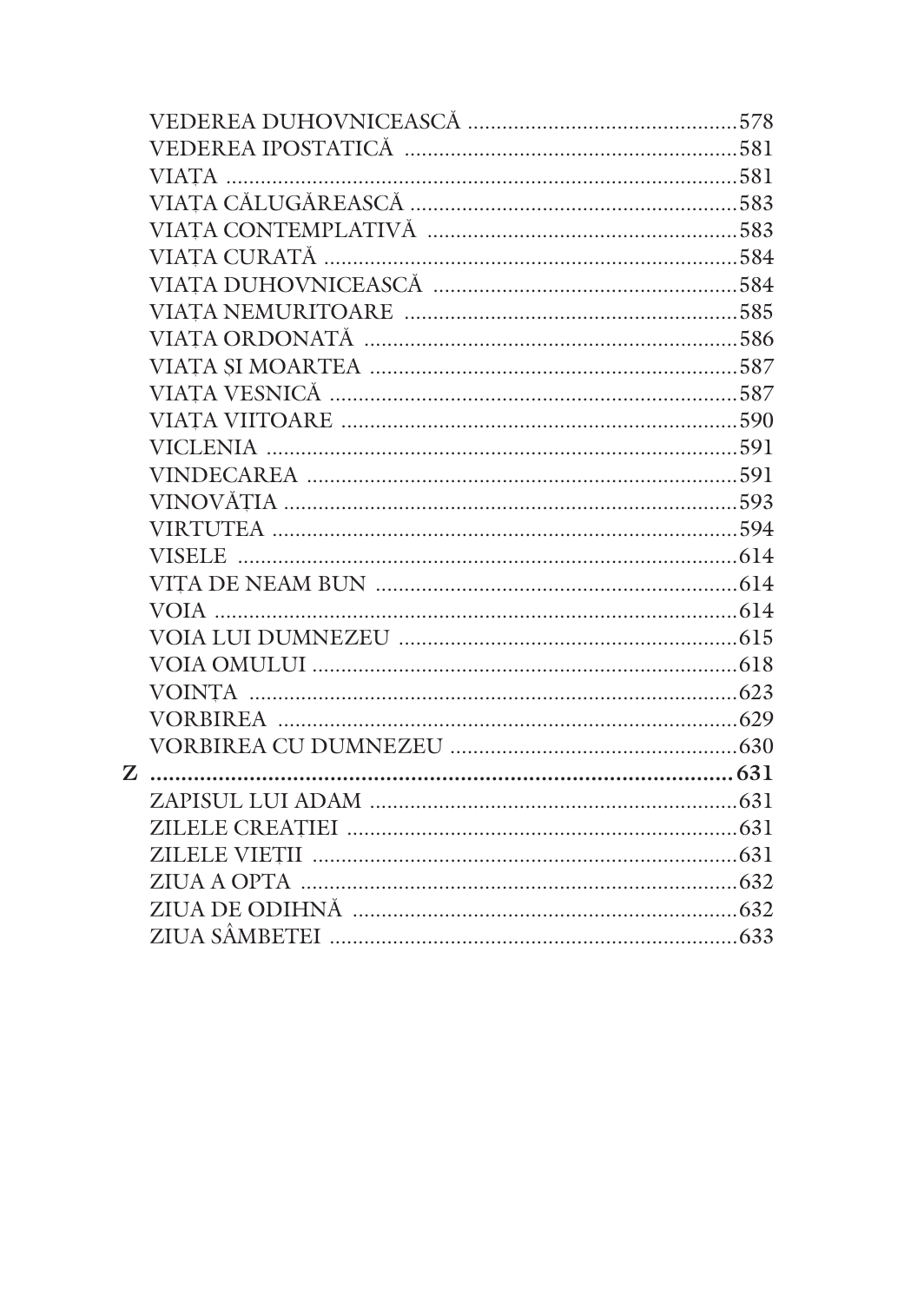# M

#### **MATERIA**

[Dar firea înțelegătoare și rațională a sufletului fiind zidită împreună cu trupul pământesc a primit de la Dumnezeu duhul de viață făcător prin care ține la un loc și face viu trupul unit cu el...]<sup>1</sup>

Semnalăm importanța mare ce se acordă aici materiei. Ea e destinată să fie făcută vie prin duh<sup>2</sup>.

[Trupurile vor învia cu oase și cu nervi și cu pori. Și așa vor fi în veac. Dar mai luminoase și mai slăvite, după cuvântul Domnului care zice: "Atunci [[cei drepți vor străluci ca soarele în împărăția Tatălui lor. Cel ce are urechi de auzit să audă]]  $(Mt\,13,\,43)...]$ <sup>3</sup>

E lumina spirituală a sufletului plin de bunătatea lui Dumnezeu, reflectată în trupuri. E inundarea trupului de spiritualitatea vie și iubitoare dumnezeiască, a cărei lumină nu e, de caracter fizic, ci moral. Nu o materie redusă fizic la aer ca forma cea mai puțin condensată a materiei (ca în origenisim), ci o materie devenita străvezie prin prezența sufletului curățit de patimi și unit cu Dumnezeu cel iubitor. Raționalitatea materiei face posibilă această transparență a ei pentru sufletul desăvârșit de a cărei rațiune înălțată în Dumnezeu ține și bunătatea<sup>4</sup>.

În materie nu se poate găsi niciun conținut profund, spiritual<sup>5</sup>.

<sup>&</sup>lt;sup>1</sup> FR 7, pp. 443-444.

<sup>&</sup>lt;sup>2</sup> FR 7: 32 (444). O posibilă trimitere pentru dualism antropologic și sufletul.

<sup>&</sup>lt;sup>3</sup> FR 11, pp. 569-570; FR 11 (Apologeticum), p. 680. In ambele ediții lipsește partea [cei drepți vor străluci ca soarele în împărăția Tatălui lor. Cel ce are urechi de auzit să audă din citatul biblic  $(Mt 13, 43)$ .

<sup>&</sup>lt;sup>4</sup> FR 11: 820, FR 11 (Apologeticum), 820 (680).

<sup>&</sup>lt;sup>5</sup> FR 12: 115.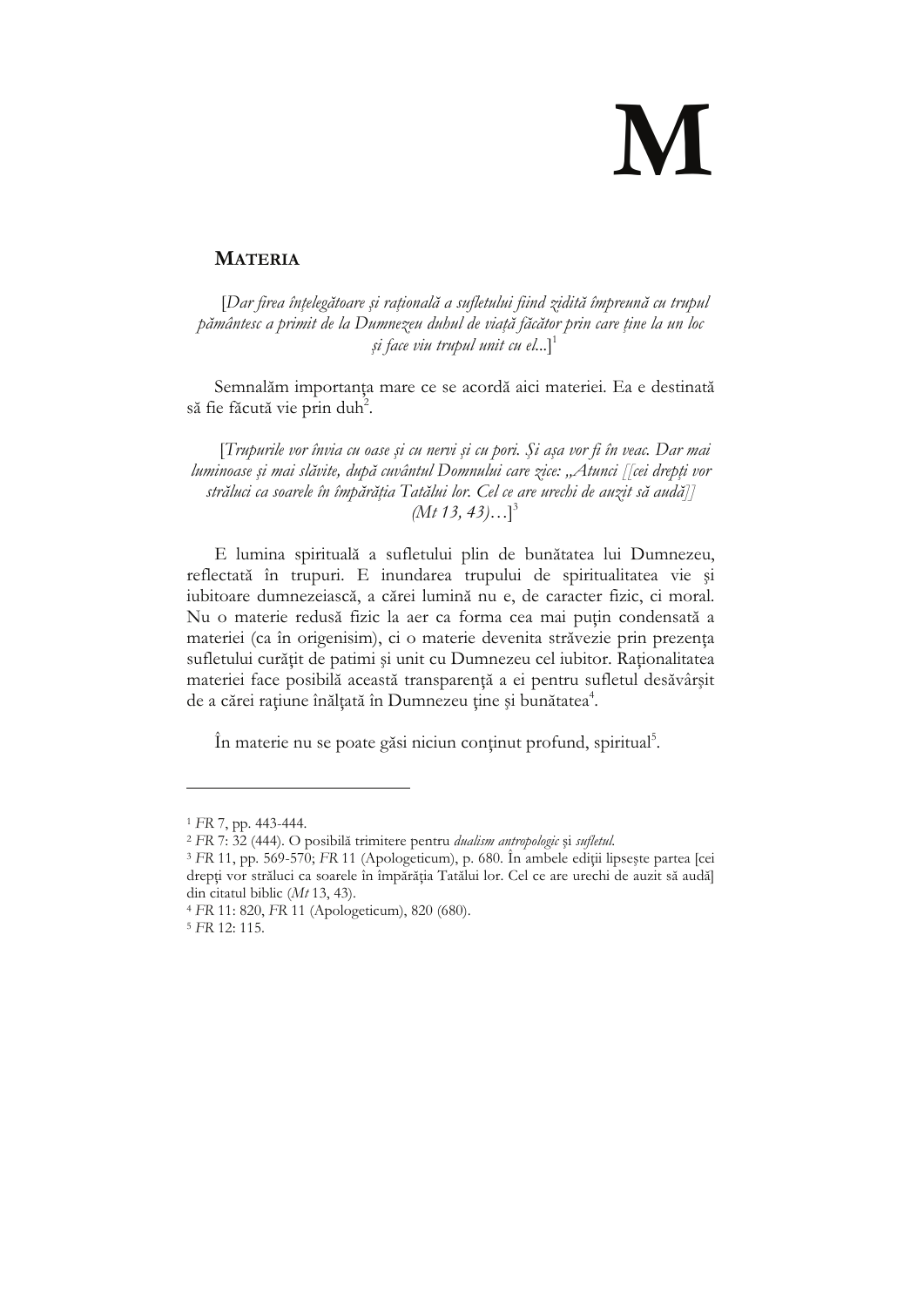Iubim materia când iubim plăcerile trupești. Iar aceasta tulbură mintea și sufletul, nemaiavând cunoașterea realitățiilor și a lui Dumnezeu, din care se explică toate<sup>°</sup>.

Nu vei putea fi cucerit de demoni dacă vei disprețui materia, înțeleasă ca realitate în sine și ca mijloc de plăceri. De fapt materia nu există în sine, ci în legătură cu spiritul din om, dar mai ales în dependență de Dumnezeu. "Materia văzută" e materia imediată. Căci materia universală, nevăzută în imediată apropiere, nu este o ispită pentru trup.

#### **MÄRTURISIREA**

Mărturisind ispita care ți-a venit de a lua din cele chivernisite ale Bisericii, sau ale mânăstirii, vei căpăta de la duhovnic întărire să respingi ispita<sup>8</sup>.

Mărturisind gândurile rele, le țintuim la stâlp și le luăm puterea, căci le facem de rusine cum ne facem pe noi înșine dacă le-am da sălaș în noi mai departe. De aceea, prin mărturisire ne detașăm de ele. Lumina în care sunt puse prin mărturisire le arată în urâciunea lor și le ia puterea ispititoare. A le tine în noi, înseamnă a ne ascunde într-un întuneric; a le mărturisi, înseamnă a voi să fim deschiși și a nu mai ocroti în noi gânduri pe care, din rusine, le tinem ascunse<sup>9</sup>.

Mărturisirea e a credinciosului, iar harul al lui Dumnezeu. Amândouă formează credința. Din amândouă izvorăsc faptele. De aceea în fapte se arată lumina credinței sau a harului și a mărturisirii, a puterii lui Dumnezeu și a omului restabilit prin har în propria lui putere<sup>10</sup>.

Scara, IV; P.G. 88, 681B. În textul grec se spune: "Ranele biruite". Descoperirea greșalelor în fața altuia și prin aceasta în fața lui Dumnezeu, înseamnă o adevărată biruire a lor sau un efort al omului de a se dezlipi de ele, efort ajutat de puterea celuilalt, dar mai ales de a lui Dumnezeu.

<sup>&</sup>lt;sup>6</sup> FR 12: 241.

<sup>&</sup>lt;sup>7</sup> FR 12: 275.

<sup>&</sup>lt;sup>8</sup> FR 6: 71.

 $9$  FR 7: 42 (67).

<sup>&</sup>lt;sup>10</sup> FR 9: 69 (142).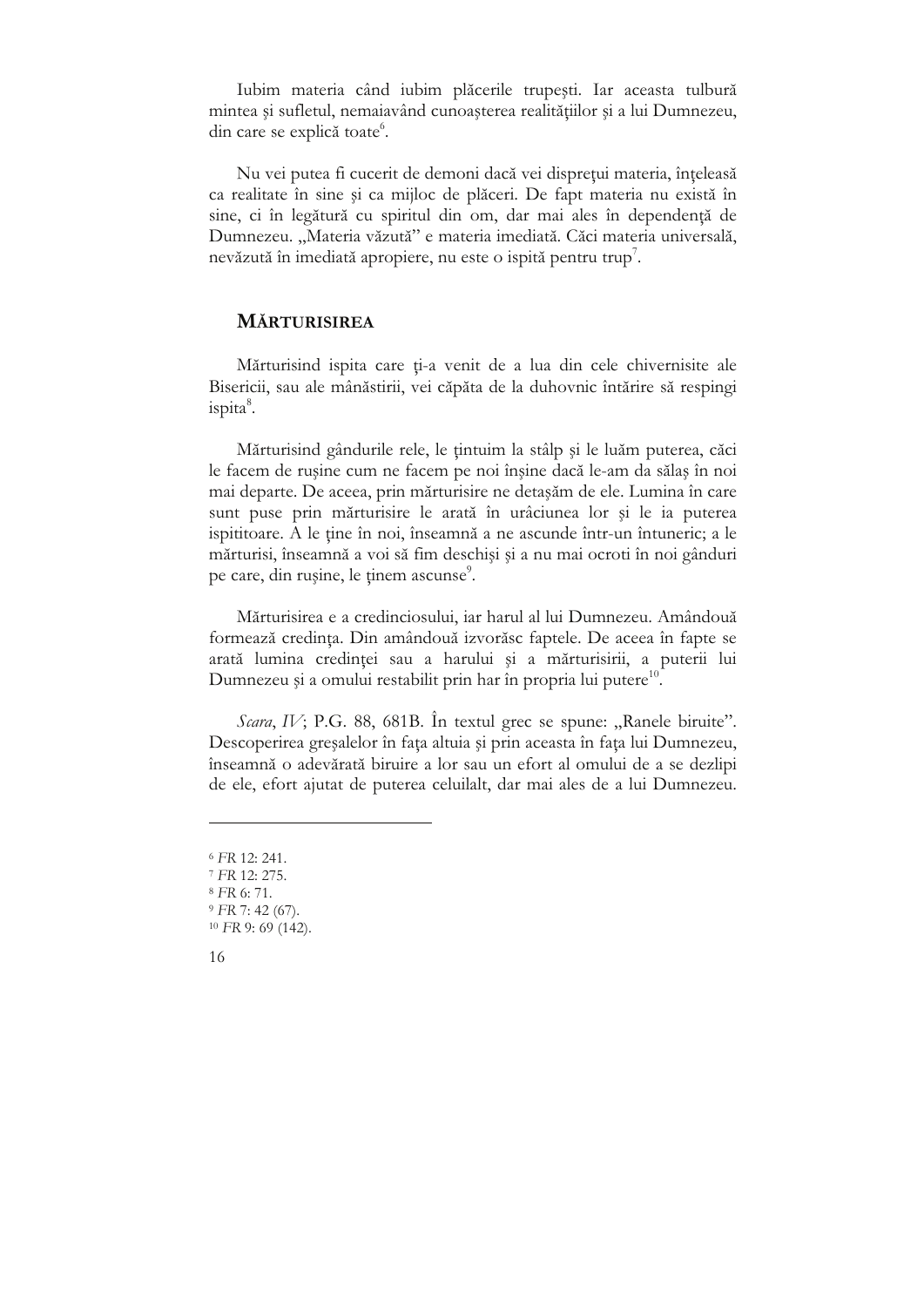Ele sunt "pironite de cel ce le mărturisește la stâlpul dezaprobării, ca niște lucruri urâte; nu le mai ocrotește, nu le mai apără ca pe niște lucruri care nu sunt chiar atât de condamnabile. E un fel de pironire a lor pe  $cruce<sup>11</sup>$ .

Op. cit., Cuv. 55, p. 218. Mărturisirea păcatelor e, pe de o parte, o biruire a rușinii pentru ele, pe de alta o adâncire a sentimentului de rușine, fapt care produce străpungerea sau zdrobirea inimii. Căci mărturisirea nu e o biruire a rușinii prin nesimțire, ci prin scârba de păcat și prin teama de pedeapsa veșnică pentru el. În mărturisire are loc o rușine culminantă pentru păcat și bărbăția care o biruiește. E bărbăția ostașului în toiul luptei, superioară celei dinainte de luptă. Duhovnicul ajută la amândouă. Numai așa mărturisirea e un eveniment duhovnicesc de adâncă zguduire și un început de viață nouă. Altfel devine un act nesimțit, formal, care nu răscolește ființa și nu ajută la înnoirea vieții. Cu această străpungere de inimă s-au pocăit și cei ce au devenit creștini în ziua Cincizecimii  $(FA 2, 37-38)^{12}$ .

Scolie în trad. Veniamin Costache, privind mărturisirea: "Mărturisirea păcatelor e ca o arătare a bolilor trupești. Deci precum bolile trupești nu le descoperă oamenii tuturor, nici fiecăruia, așa și mărturisirea păcatelor trebuie să se facă înaintea celor ce le pot tămădui. Căci s-a scris: «Voi cei tari purtați neputințele celor slabi» ( $Rm$  15, 1). Iar a le purta înseamnă a le ridica și tămădui, după cum s-a scris: «Că El neputințele noastre le-a luat și boalele noastre le-a purtat» (Is 53, 4). Nu pentru că le-a luat în Sine, ci pentru că pe cei ce pătimeau i-a tămăduit". Avem aici un temei pentru mărturisirea la duhovnic și nu în fața unei mulțimi sau a oricui care se va sminti sau va judeca cu neînțelegere păcatele celor ce le-au mărturisit în fața sa<sup>13</sup>.

175 Aceasta e o metodă de a păstra sufletul într-o sinceritate sau într-o transparență deplină, neavând în el nimic ascuns, nimic acoperit de întunericul minciunii, nicio umbră, nicio pată, ci totul în lumină. Scolia P.G.: Alta, a lui Fotie: "A dezvălui de bunăvoie greșelile sale bărbaților duhovnicești, e un semn al vieții ce se îndreptează, iar a le ascunde e un

<sup>&</sup>lt;sup>11</sup> FR 8: 38.

<sup>&</sup>lt;sup>12</sup> FR 8: 112.

<sup>&</sup>lt;sup>13</sup> FR 9: 149. O posibilă trimitere pentru *pocăință*. Eroare de trimitere a citării biblice Is 3,4 în ediția Humanitas.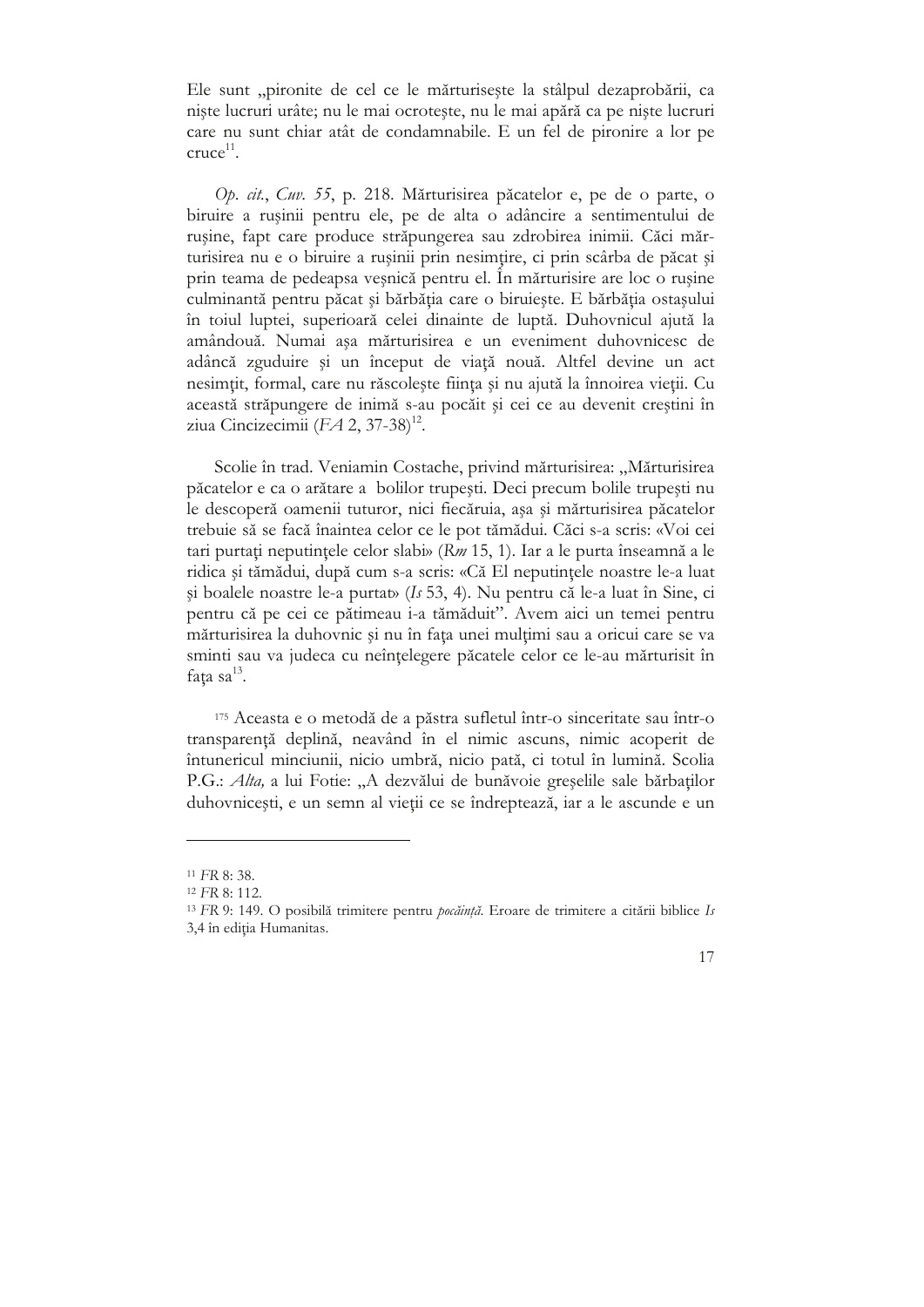semn al sufletului pătimas. Căci nimeni ajutând pe hoti sau stând de partea curvarilor, nu-și va da pe față gândurile (nu-i va da pe față pe aceștia). Pentru că cel nepătimaș, care are milă față de pătimaș spunând păcatul fratelui, o face din două motive: fie ca să-l îndrepteze pe el, fie ca să-l folosească pe altul. Dar dacă-l spune fără aceste motive, o face fie ca să-1 osândească pe acela, fie ca să-1 bârfească, și de aceea nu va scăpa de părăsirea dumnezeiască și va cădea și el fie în aceeași greșeală, fie în alta, și va fi osândit și rușinat".

176 O scolie a lui Hrisolog: "Leagă pe cel ce a păcătuit, ca să i-L faci milostiv pe Dumnezeu. Nu-l dezlega, ca să nu fie legat și mai tare de mânia lui Dumnezeu. De nu-l voi lega eu, legăturile lui nu vor rămâne nedezlegate. «Că de ne vom judeca pe noi înșine, nu vom fi judecați» (1 Co 11, 31). Să nu socotească cineva aceasta, cruzime și neomenie, ci cea mai mare blândețe și cel mai bun leac și multă purtare de grijă. «Dar au suferit destul timp pedeapsa», va zice cineva. Cât? Spune-mi! Un an, doi, trei? Dar nu mă interesează vremea, ci îndreptarea sufletului. Arată-mi deci aceasta: de s-au străpuns la inimă, de s-au schimbat, și atunci s-a împlinit totul. Iar de nu s-a întâmplat aceasta, vremea nu e de niciun folos. Căci nu ne interesează de a fost legată rana de multe ori, ci de a folosit legătura. Dacă a adus folos în scurtă vreme, să nu mai fie ținută. Iar de nu a fost spre folos în cincisprezece ani, să mai fie ținută. Dezlegarea celui legat să hotărască folosul". Legând duhovnicul pe cel ce a greșit, nu-l mai leagă Dumnezeu. Căci acela simte mai vădit dezaprobarea și se îndreaptă, pe când legătura lui Dumnezeu nu e vădită și omul continuă să păcătuiască, socotind că dacă nu l-a dezaprobat duhovnicul, păcatul lui n-are prea mare importanță. Iar canonul se orientează, ca vreme, după rezultatul adus de el în îndreptare<sup>14</sup>.

Pironește pe stâlpul văzut prin mărturisire orice șarpe ce se mișcă în tine și așa îl vei omorâ. Dar dacă-l ții ascuns în tine, nu vei umbla pe calea dreaptă, ci pe căi nedrepte, acoperite de întuneric<sup>15</sup>.

Trebuie să-ți mărturisești păcatele, fără a te cruța, așa cum nu te-ar cruța, dacă ți le-ar dezvălui altcineva. Desigur, spunându-le tu însuți, vei trece prin clipe de mare rusine. Dar nu poți scăpa de rușine, dacă nu treci prin rușine. Cu rușinea pe care o suferi lovești păcatele care-ți produc rușinea și înlături pricina rușinii. Rușinea mărturisirii este trecătoare, dar

<sup>&</sup>lt;sup>14</sup> FR 9: 175-6.

<sup>&</sup>lt;sup>15</sup> FR 9: 182.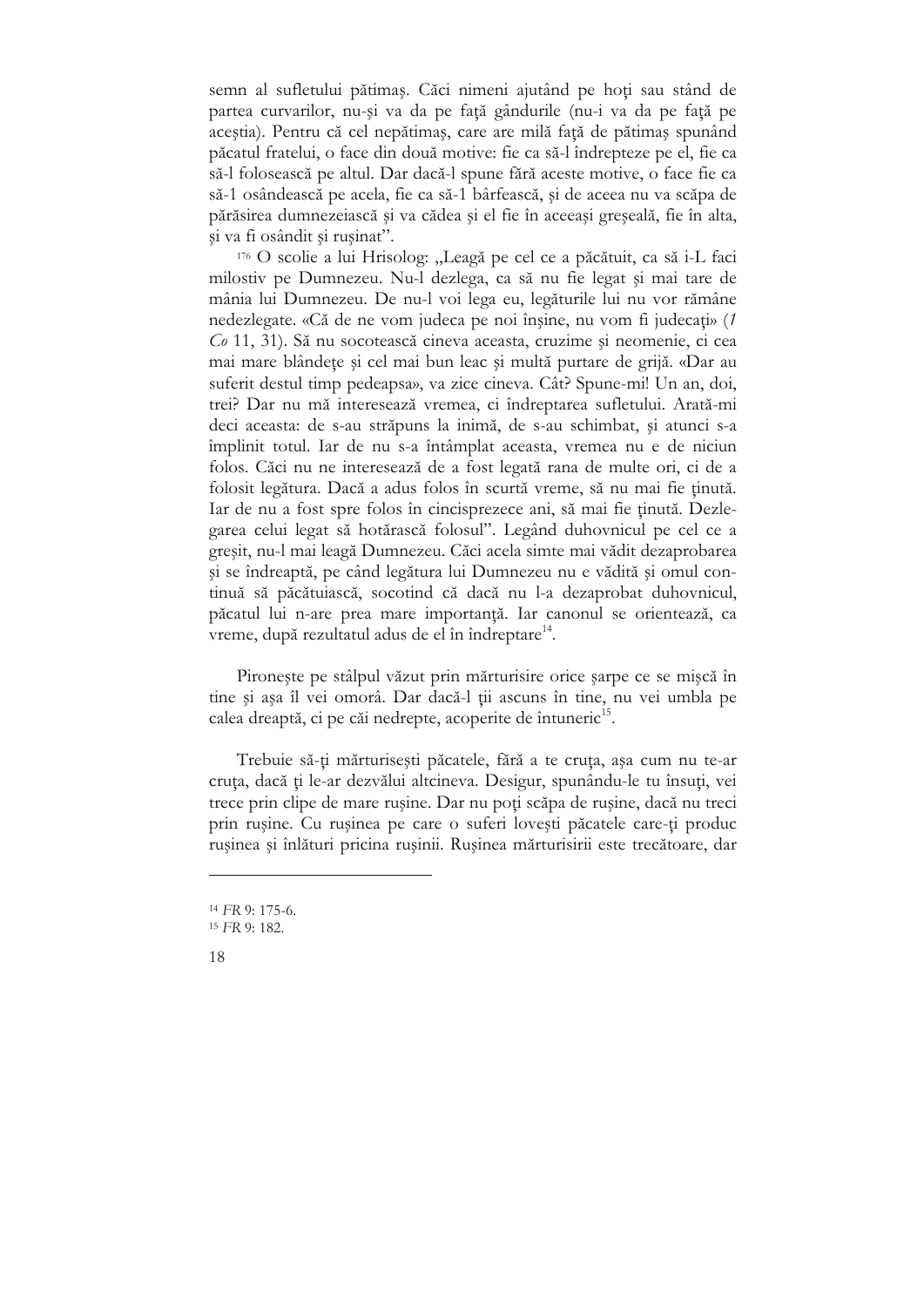Când te războieste lăcomia, sau când trupul începe să aibă și alte pofte, pentru că e prea hrănit, mai taie o uncie<sup>36</sup>.

[Deci fericit este cel în care nu se va afla ceva din ale celor potrivnici, căci bucuria și veselia, odibna și cununa lui vor fi peste măsură...]<sup>37</sup>

Vor fi peste măsura proprie celor create, vor fi bucurie, odihnă și slavă ce vor iradia din bucuria, odihna și slava dumnezeiască<sup>38</sup>.

#### **MÂNCAREA**

<sup>189</sup> Dacă trupul e prin smerenie templu sfințit al lui Dumnezeu și dacă nu te legi prin plăcere de mâncările ce le consumi, ci gândul întreg îți este la Dumnezeu, mâncările se sfințesc și ele, gândind în vreme ce le consumi la Dumnezeu.

190 A primi în trup mâncările cu gândul că Dumnezeu e totul și eu nimic prin mine însumi, îmi deschide ochii să-L văd pe Dumnezeu și prin această trebuință a mâncării și chiar toate mâncările ca lăsate de Dumnezeu spre a corespunde trebuinței întreținerii trupului și a vieții mele de pe pământ. E iluminarea prin care vedem pe Dumnezeu prin creațiune, sau ca creator al tuturor. Dacă eu prin mine sunt nimic și dacă toate prin ele sunt nimic, atunci trebuie să fie cineva care îmi dă putința să exist și dă și tuturor această putință, odată cu rostul lor pentru mine<sup>39</sup>.

[Iar despre foame, să nu le ceri din propria voință. Dar dacă ți le vor da, ia și mănâncă, suspinând pentru osânda ce ți-o aduce plăcerea aceasta...]<sup>40</sup>

Deci mănâncă, tăind pe cât poți plăcerea de la fapta aceasta, sau așteptând osânda pentru ea<sup>41</sup>.

<sup>&</sup>lt;sup>36</sup> FR 11: 251, FR 11 (Apologeticum), 251 (232).

<sup>&</sup>lt;sup>37</sup> FR 12, p. 116.

<sup>&</sup>lt;sup>38</sup> FR 12: 203.

<sup>&</sup>lt;sup>39</sup> FR 11: 189-90, FR 11 (Apologeticum), 189-90 (181).

<sup>&</sup>lt;sup>40</sup> FR 11, pp. 166-167; FR 11 (Apologeticum), p. 194.

<sup>&</sup>lt;sup>41</sup> FR 11: 202, FR 11 (Apologeticum), 202 (194).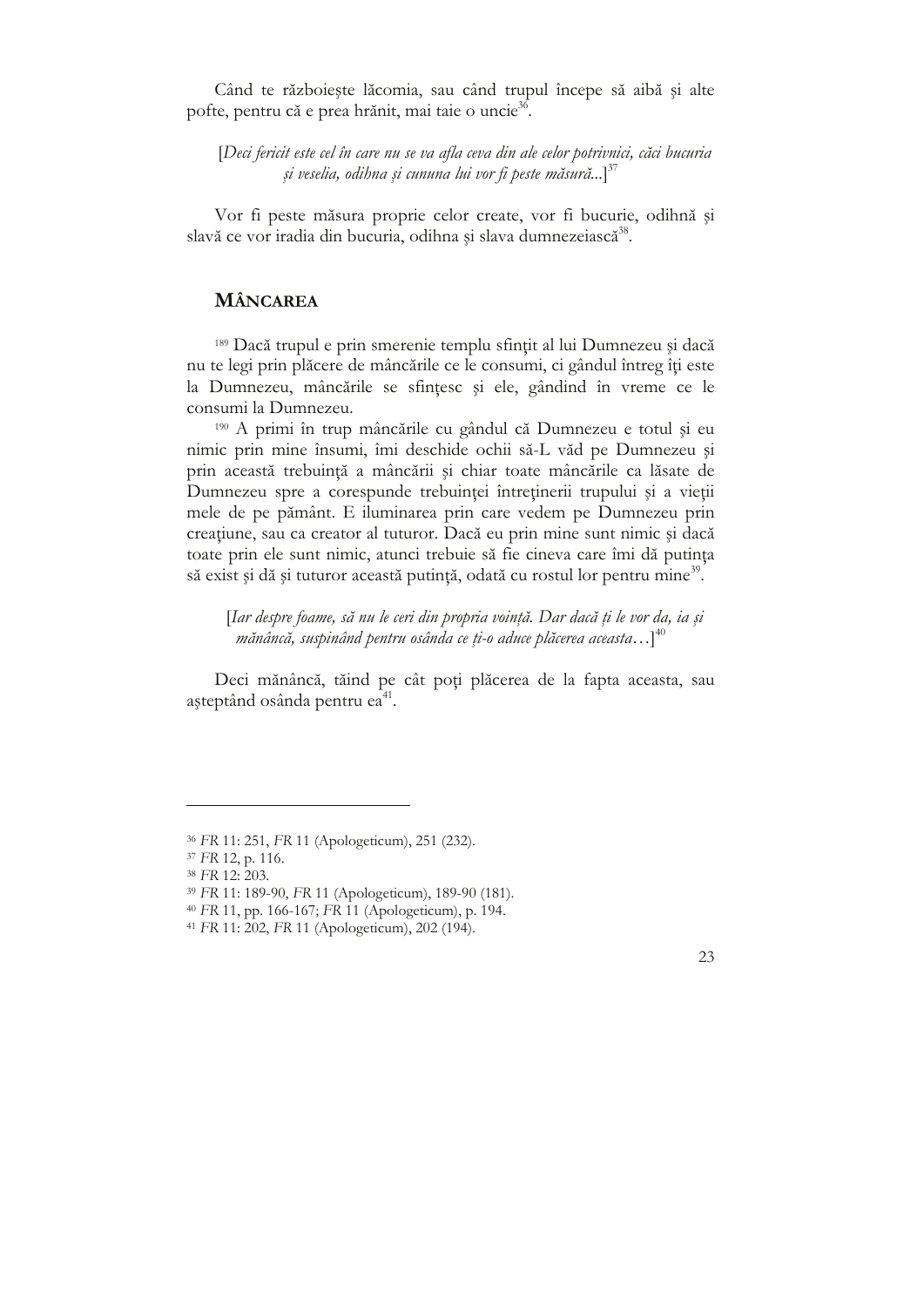[Întrebare: De crede cineva că nu se vătămă, dar simte durerea boalei, ce trebuie să cugete, ca să nu cadă în necredință? Răspuns: De mănâncă cu credință, dar stăruie durerea, să nu intre la îndoială...]<sup>42</sup>

Să nu spună că a folosit o mâncare vătămătoare și nu una nevătămătoare $43$ 

Omul cu învățătură știe că o mâncare e vătămătoare mai mult decât cei simpli. De aceea Ava Isaia mănâncă din ea, deși știe că e vătămătoare, ca să-și taie prin credință înclinarea de a nu mânca din ea<sup>44</sup>.

Nici mâncarea nu trebuie să rămână o faptă pur trupească. Fă-o prilej de multumire lui Dumnezeu și de alte gânduri și convorbiri ziditoare. Mâncarea e, și un dar al lui Dumnezeu, și componentele ei sunt rațiuni plasticizate, ca să nu mai vorbim de trup, care e susținut în viața lui de suflet și e și el o rațiune plasticizată împletită cu multe rațiuni plasticizate și unită cu rațiunea sufletului. Trupul nu e despărțit de suflet, mâncările nu sunt pregătite, fără rațiunea omenească și nepotrivite cu rațiunea plasticizată în trup. De aceea ele au rostul să întrețină trupul și prin el omul întreg<sup>45</sup>.

826 Dacă Dumnezeu poate ajuta pe om să viețuiască fără mâncare în tot timpul existenței pământești a lui, cu atât mai mult o poate face aceasta pentru viața viitoare. Nu e vorba de o putere exercitată de Dumnezeu asupra omului din afară, ci de Dumnezeu aflat în om. În măsura desăvârșirii acestuia nu mai are nevoie de mâncare.

<sup>827</sup> În ed. Volos, pagina citată la notă, se spune că obiecția de față se referă la Hristos care a mâncat și după înviere. Dar Hristos a făcut aceasta ca să arate că trupul Lui este văzut și nu e un chip aparent. Dar nu mânca pentru că avea nevoie de mâncare. Chiar mâncând ne-a dat în parte o dovadă despre înviere, deci despre continuarea vieții după înviere, chiar dacă aceasta era o dovadă neadecvată<sup>46</sup>.

<sup>&</sup>lt;sup>42</sup> FR 11, p. 496; FR 11 (Apologeticum), p. 591.

<sup>&</sup>lt;sup>43</sup> FR 11: 711, FR 11 (Apologeticum), 711 (592).

<sup>&</sup>lt;sup>44</sup> FR 11: 713, FR 11 (Apologeticum), 713 (592).

<sup>&</sup>lt;sup>45</sup> FR 11: 791, FR 11 (Apologeticum), 791 (652-3).

<sup>&</sup>lt;sup>46</sup> FR 11: 826-7, FR 11 (Apologeticum), 826-7 (684).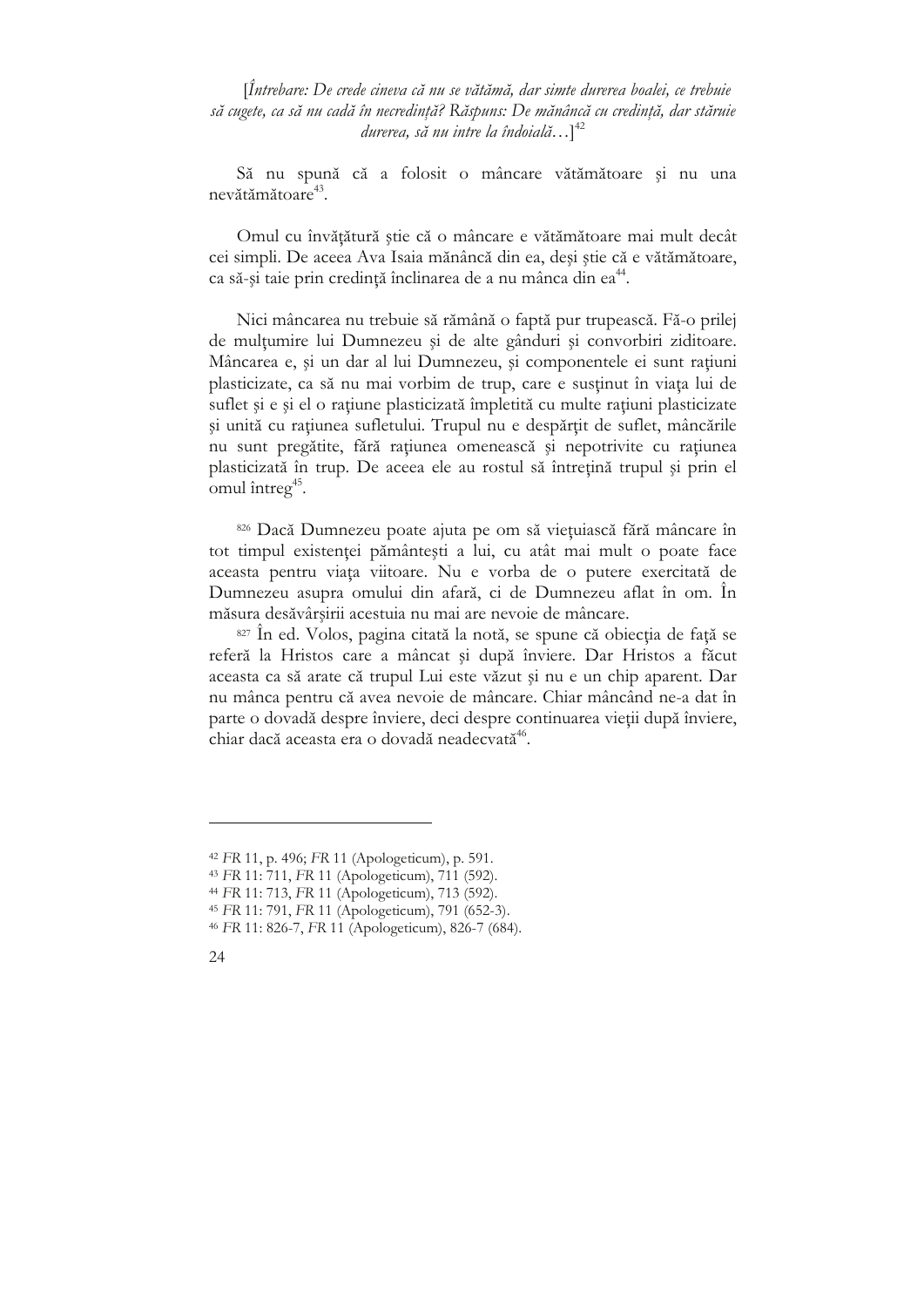Mândria e încăpățânare în propria izolare, e învârtoșare; de aceea trebuie înmuiată prin încercări mai grele, pe când pofta de plăceri e slăbiciune și, nefiind susținută de încăpățânare, e mai ușor de tămăduit. Mândria e tămăduită numai de smerenie. Iar smerenia se câștigă cel mai greu. Dar ea e împreunată cu adevărata cunoastere a lui Dumnezeu, sau cu vederea luminii Lui, care nu poate fi dobândită până ce cineva e preocupat prea mult de sine $60$ .

Sf. Ioan Gură de Aur, vezi la Sf. Maxim Mărturisitorul, Loci communes, în P.G. 91, col. 245G. Cine se umflă pe sine nu se vede nici pe sine, nici pe Dumnezeu<sup>61</sup>.

[De aceea, poruncește Sfântul Grigorie Sinaitul să nu se teamă, nici să se îndoiască cei ce se deprind cu rugăciunea. El înfățișează două pricini ale înșelăciunii: lucrarea după rânduiala proprie și înălțarea cugetării... $\int_{0}^{62}$ 

Sunt patimile mândriei opuse ascultării și smeritei cugetări. Cea dintâi e mândria manifestată în afară, a doua e mândria cultivată înăuntru sufletului<sup>63</sup>.

Insăși slava deșartă fugea de oameni, pentru că cei stăpâniți de ea se fereau să apară în fața oamenilor, obligați fiind la slujiri lipsite de măreție. Și așa se învățau să se ferească de a se arăta cu fală în fața oamenilor<sup>64</sup>.

> [Mândria este mărul putred pe dinăuntru, dar pe dinafară strălucitor de frumusețe...]<sup>65</sup>

Ruptă de realitate, mândria o contraface prin închipuire. Trăiește într-o fantasmagorie, într-o nălucire prelungită. Golit de toate, cel mândru își nălucește că e bogat; întunecat, își închipuie că se află în lumină; dar bogăția lui însăși e săracă și în lumina ei el nu vede nimic real, nimic consistent. De aceea și hrana lui spirituală e săracă, e inconsistentă<sup>66</sup>.

- 63 FR 8:1008.
- 64 FR 9: 165.
- <sup>65</sup> FR 9, p. 254.

<sup>60</sup> FR 6: 432.

<sup>&</sup>lt;sup>61</sup> FR 8: 179.

 $62$  FR 8, p. 519.

<sup>66</sup> FR 9: 610.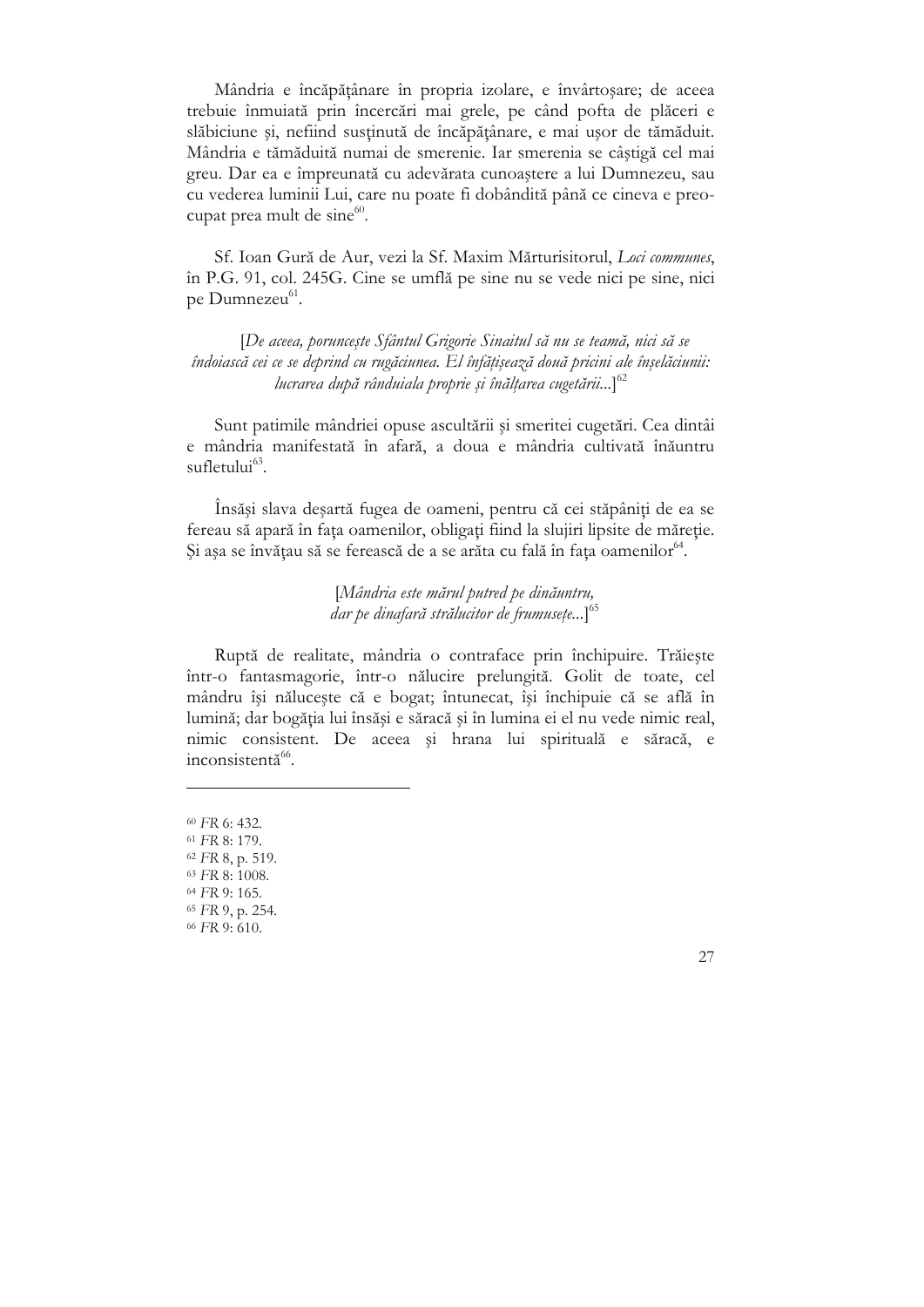<sup>612</sup> "Mare si cinstit lucru socotesc că este a birui slava desartă și a înainta în cunoștința lui Dumnezeu. Căci cel ce cade în urâțenia acestei patimi viclene a slavei desarte se înstrăinează de pace și-și înăsprește inima față de sfinți. Și la capătul relelor lui cade în mândria cea vicleană și în grija de a minți". Cel mândru nu cunoaște nici pe Dumnezeu și nu trăiește în pace nici cu oamenii. El se împietrește cu inima chiar față de oamenii blânzi și-i disprețuiește. Mai ales față de aceștia se poartă cu asprime, căci de cei tari se teme și când are nevoie de ei, îi lingușește.

<sup>613</sup> S-au făcut stăpânitoare peste unele ființe îngerești din ceruri și de aceea le-au coborât de acolo. Căci nu voiau ca acelea să mai fie stăpânite de altcineva decât de ele (de slava desartă și de mândrie). Mândria, nevrând să aibă niciun stăpân, nu cunoaște niciun cap, e fără cap. Omul mândru nu admite nicio căpetenie, el e anarhic<sup>67</sup>.

Mândria e închidere față de Dumnezeu, e suficiență de sine și, ca atare, pricină de sărăcire a existenței. Nimeni și nimic nu poate exista numai prin sine. Toate sunt în legătură, în comunicare. Și numai prin aceasta se tin. De aceea, mândria e și pricina dezarmoniei generale; toate merg scârțâind, toate suferă de o boală generală din pricina mândriei. Ele nu se pot rupe de tot una de alta, dar nici nu sunt deplin și sănătos articulate unele cu altele. O spun aceasta gândindu-mă la creațiune. Căci Dumnezeu nu suferă în Sine de această dezarmonie, dar suferă pentru suferința creațiunii Sale, a operei Sale. Ea se opune atenției Lui și ca să-L blameze pe El pentru suferința de care suferă ca operă a Lui. Tăgăduirea voinței proprii e tăgăduirea voinței opuse voinței lui Dumnezeu, Care vrea să le țină pe toate în armonie. Smerenia e mulțumirea cu încadrarea proprie în întregul general, în armonia totului, care ca atare se află și în armonie cu Dumnezeu<sup>68</sup>.

Chiar dacă judecata ce și-o dă cineva cu privire la o faplă e ca și cea pe care o primește de la un povățuitor cu experiență, e mai bine că el a întrebat. Căci a scăpat de mândrie sau de încrederea în sine, care îl va obișnui să nu întrebe nici în cazurile când ar putea da o judecată greșită. Si, în general, orice mândrie ca închidere a omului în sine aduce în el o învârtoșare, o dezumanizare. Iar Duhul Sfânt e acolo unde inimile sunt

<sup>67</sup> FR 9: 612-3.

<sup>68</sup> FR 9: 1052.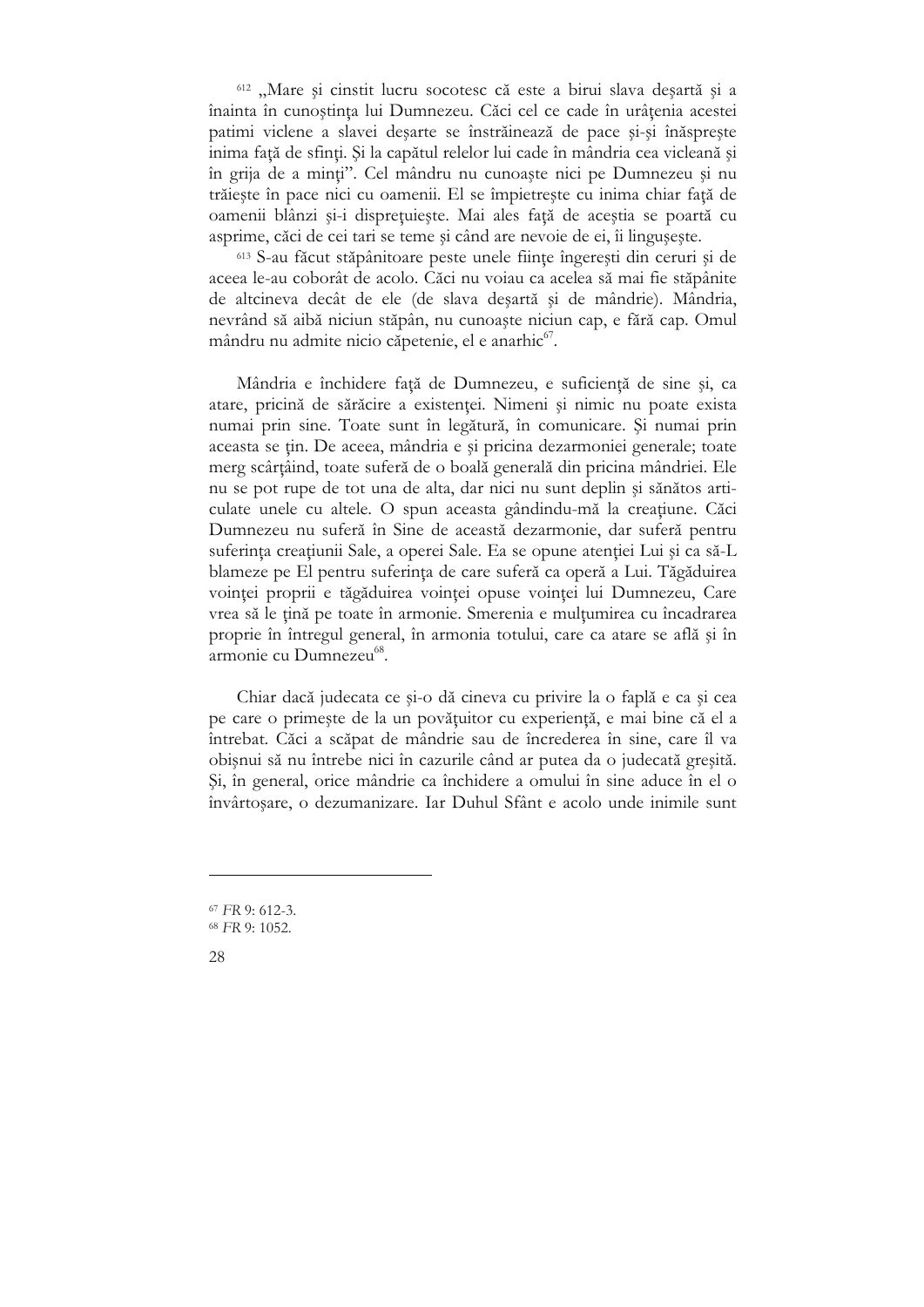Cap. 103, Filocalia greacă. În răbdare și mângâiere e o lumină, e vederea celor mai presus de viata aceasta. Numai aceasta dă putere de răbdare și aduce mângâiere<sup>90</sup>.

"Poftirea sensibilă" e mai mult o mișcare în trup; cea "rațională" e rezultatul unei judecăți a rațiunii. Numai "iubirea înțelegătoare" născută din lucrarea Sfântului Duh, se mișcă în inimă ca o simțire curată și numai ea aduce o mângâiere adevărată<sup>91</sup>.

#### **MÂNIA**

Mânia nu trebuie desființată cu totul, ci folosită cum se cuvine prin cele patru virtuți cardinale, cum a făcut Domnul Iisus Hristos. Cu mânia astfel folosită putem birui diferitele patimi. În felul acesta facem și din mânie o putere pozitivă, așa cum a voit-o Dumnezeu când ne-a înzestrat cu ea, și desființăm și ispita patimilor sau înseși patimile din noi<sup>92</sup>.

A lui Evagrie: "Firea mâniei este să lupte împotriva dracilor și pentru vreo plăcere. Pentru că îngerii ne insuflă plăceri duhovnicești și ne îndeamnă să întoarcem și să hrănim mânia împotriva dracilor pentru fericirea ce ne vine din ea. Iar aceia, atrăgând-o spre poftele lumești, o silesc să lupte contrar firii împotriva oamenilor, ca întunecându-se mintea și căzând din cunoștință, să se facă trădătoare a virtuților». Alta, a lui Grigorie Teologul: "Frânează-ți mânia (iuțimea), ca să nu-ți ieși din minte. Pedepsește iuțimea, căci ieșind din măsură se face tatăl nebuniei". Alta, a aceluiași: "Fie-ți mânia numai asupra șarpelui prin care ai căzut". Alta: "Vicleanul niciodată nu este în pace, ci totdeauna ocupat, totdeauna plin de mânie, de vicleșug și de iuțime. Totdeauna pândește pe vecinul său, totdeauna cârtește, totdeauna e aspru, totdeauna când i se poruncește grăiește împotrivă, când se hotărăște ceva cu privire la el se răzvrătește, când e sfătuit la bine face rău, când e dojenit batjocorește. El ia în batjocură pe cei ce viețuiesc bine, urăște pe cei ce sporesc, se scârbește de sfaturi bune, micșorează pe frați, îi răzvrătește, îi face răi, se întoarce de la cei blânzi, ia în râs pe cei îndelung răbdători, se fățărnicește față de străini, clevetește pe unul către altul, se asociază cu fiecare

<sup>&</sup>lt;sup>90</sup> FR 6: 206.

<sup>&</sup>lt;sup>91</sup> FR 8: 620.

<sup>92</sup> FR 8: 797.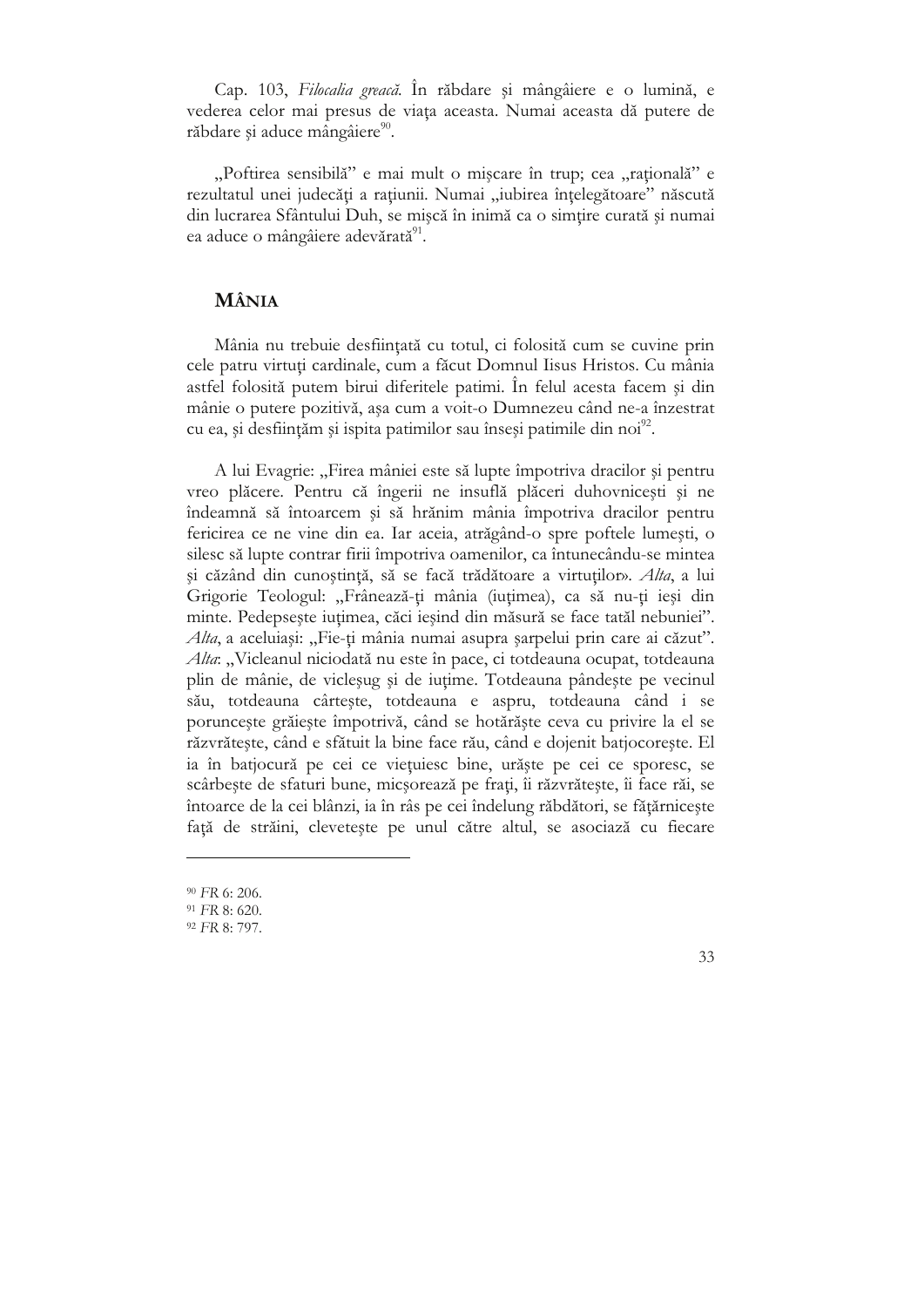împotriva celuilalt, ațâță la sfadă, întărită pe unul contra altuia, e gata la ocări, dulce în grăiri de rău, gata la defăimări și în a face rău". Cum se vede, iuțimea sau mânia, când întrece o anumită măsură, întunecă mintea și îl ține pe om într-o agitație accentuată, ducându-l până la nebunie. Între funcțiile sufletești este o strânsă legătură, ele se înrâuresc reciproc<sup>93</sup>.

[Dar e proprie minții și mânia potrivită firii. Căci fără mânie nu e nici curăție în om. Mânia aceasta luptă împotriva semințelor semănate ca plăceri înșelătoare de vrăjmașul în trup...]<sup>94</sup>

Se afirmă în acestea apartenența la fire, a poftei și mâniei. E o poftă (o dorire) proprie firii și una contrară. La fel o mânie (o iuțime) proprie firii și una contrară. Altfel firea omenească ar fi pur pasiva, indiferentă, o mortăciune. Prin pofta și iuțimea potrivită firii, firea crește, se depășește din Dumnezeu. Prin minte se curățește firea de ceea ce nu se cuvine. Prin mânia conformă firii, proprie minții, aceasta luptă împotriva diavolului sau a semințelor semănate de el în trupul omului ca plăceri înșelătoare (n.  $tr.)^{95}$ .

Autorul [Cuviosul Isaia Pustinicul, n.n.] prețuiește "mânia cea după fire", care se opune la tot ce e rău. Nu tolerează răul. Nu e indiferență față de rău. Ci luptă împotriva lui, nu-l face, îndeamnă la a nu se face. Mânia aceasta împotriva răului se hrănește din frica de Dumnezeu și din iubirea pe care o naște această frică. Deci are loc o unire între mânia împotriva răului și iubirea de Dumnezeu și de oameni. Căci iubirea nu e nepăsătoare față de rău<sup>96</sup>.

#### **MÂNTUIREA**

E de observat deosebirea între mântuirea dobândită prin har și nepătimirea dobândită prin efortul ajutat de har. E o învățătură cu totul deosebită de cea masaliană, care învăță că harul vine de pe urma eforturilor omului $^{97}$ .

<sup>93</sup> FR 9: 626. O posibilă trimitere pentru iuțime.

 $94$  FR 12, p. 43.

<sup>95</sup> FR 12: 47.

<sup>&</sup>lt;sup>96</sup> FR 12: 337.

<sup>97</sup> FR 5: 338.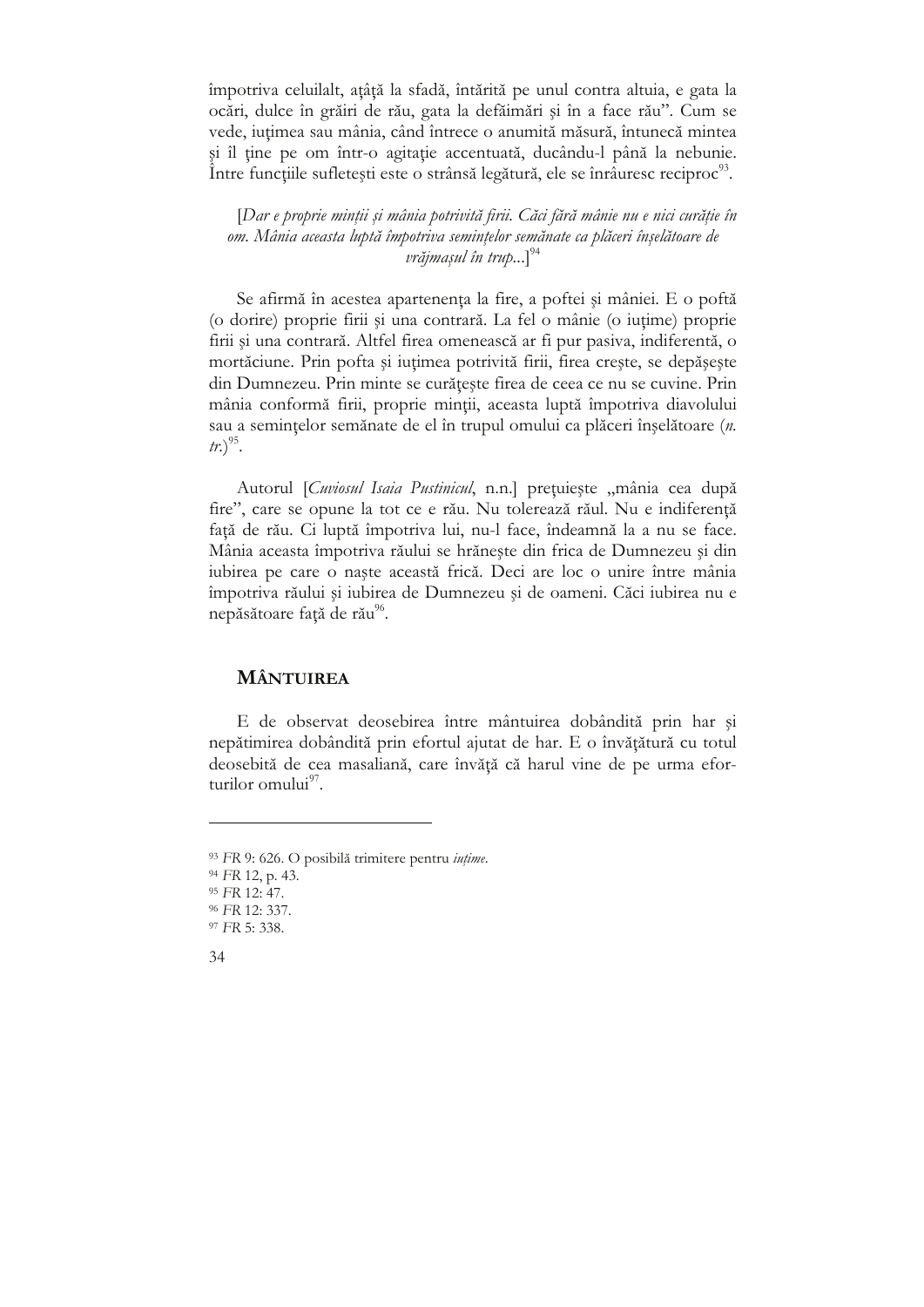Neajuns la capătul final al iubirii, socotește că n-a pus nici măcar început ei, așa este de departe iubirea pe care o are sufletul de plinătatea fără margini a iubirii. Și de aceea se socotește mai prejos de toți ceilalți credinciosi, nevrednic chiar de mântuire. Cel ce se află în realitate mai sus decât toți se socotește astfel mai prejos de toți. În acest sens a spus Sfântul Apostol Pavel despre sine că cel dintâi păcătos este el<sup>98</sup>.

Cap. 108, Filocalia greacă. Mântuirea constă în unirea cu Dumnezeu în Hristos, nu în vreo justificare juridică<sup>99</sup>.

Cap. 114, Filocalia greacă. Trebuie să socotim pe fiecare ca pe Hristos Dumnezeu, pentru că Fiul lui Dumnezeu, făcându-se ipostas al firii noastre, s-a făcut ipostasul fundamental al tuturor oamenilor. Prin fața fiecăruia licărește fața Aceluiași Hristos; prin apelul adresat nouă de fiecare ne adresează apelul său Același Hristos<sup>100</sup>.

Fără botez nu s-ar mântui nimeni; fără lacrimile pocăinței, ar fi rari cei ce se mântuiesc<sup>101</sup>.

Fiecare poate fi astfel un misionar al mintuirii în Hristos. Fiecare Îl poate face pe Hristos lucrător prin sine și simțit de ceilalți. Nu se cade nimănui să rămână spectator pasiv la lucrarea preoților Bisericii. Toți sunt ostași angajați în luptă pentru Hristos; fiecare are o armă duhovnicească cu care poate purta această luptă<sup>102</sup>.

E mai grav a duce cineva pe altul la pierzare prin pildă, prin îndemnul său, decât pe sine însuși. În mod sigur acela îl va trage și pe el în prăpastie, pe când altfel poate să fie tras la bine de cei ce sunt la bine. Mântuirea mea depinde mai mult de lucrarea mea pentru mântuirea altora, decât de lucrarea egoistă pentru mântuirea mea. Semnul aflării tale pe drumul mântuirii e depășirea egoismului nu numai în a lucra pentru celălalt ca existență trecătoare, relativă, ajutându-l în cele pământești, ci ca existență sortită veșniciei. Aceasta e suprema prețuire a lui<sup>103</sup>.

<sup>&</sup>lt;sup>98</sup> FR 6: 21. O posibilă trimitere pentru iubire.

<sup>99</sup> FR 6: 216.

<sup>&</sup>lt;sup>100</sup> FR 6: 223.

<sup>&</sup>lt;sup>101</sup> FR 9: 328.

<sup>102</sup> FR 9: 1009.

<sup>103</sup> FR 9: 1084.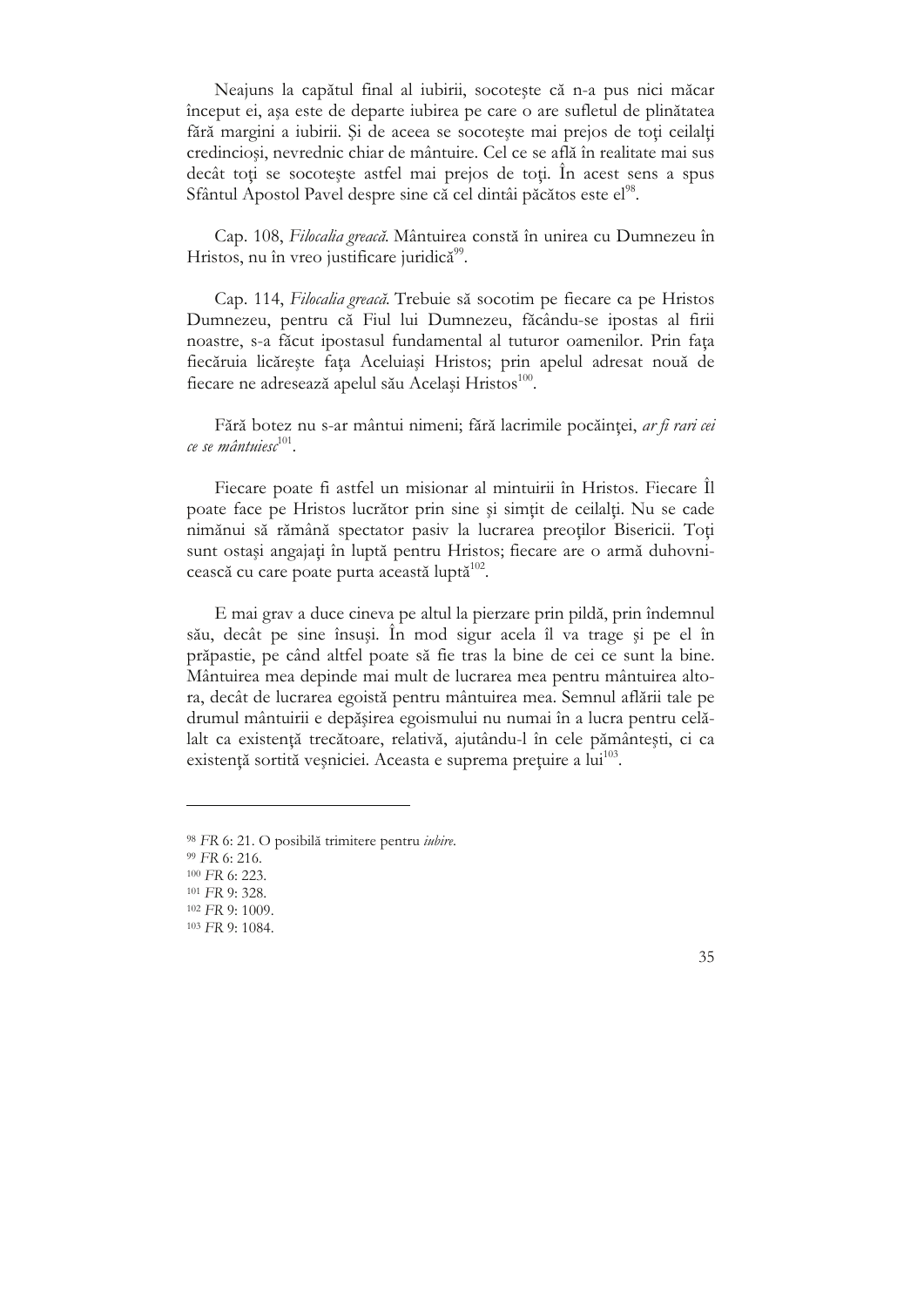Calea mântuirii e calea răbdării, ca mijloc al întăririi adevărate fată de tot ce-l robește pe om din slăbiciune<sup>104</sup>.

Cei mântuiți prin cineva sunt fiii lui duhovnicești. Ei s-au mântuit prin el întrucât Hristos, pe care el li L-a făcut cunoscut, a lucrat prin el asupra lor. Dar și el s-a făcut organ capabil al voii lui Hristos: prin credința lui tare prin viața lui potrivită voii lui Hristos, prin îndrumarea dreaptă dată lor. Ei vor fi scrisoarea lui de recomandare în ziua judecății. Vor arăta cum și-a împlinit răspunderea lui. În el însuși se vor arăta și ei, sau ce a făcut el pentu ei  $(2 \text{ } Co 3, 2)$ . Între cei ce lucrează pentru alții și între cei din urmă se produce o interioritate reciprocă. Ei nu mai pot fi despărțiți unii de alții. Inima părinților nu mai poate fi golită de copii și nici a copiilor de părinți<sup>105</sup>.

Lucrarea mântuitoare a lui Hristos, e primită prin credință, e puterea prin care ne înălțăm și noi cu El, purtând crucea și înviind cu El. Mântuirea noastră nu e un fapt exterior, ci o creștere interioară. Desăvârșirea noastră este hristologică<sup>106</sup>.

[Când ai vreo suferință în trup, te înfrânezi de la lucrurile care te vătăma; dar atunci de ce nu lupți să te înfrânezi și când suferă sufletul? E nevoie și atunci de multă silință și durere, cum zice Apostolul: "Îmi asupresc trupul și-l duc ca pe un rob" (1 Co 9, 27). Folosește puterea ta și Dumnezeu te va ajuta prin rugăciunile sfintilor... $]^{107}$ 

Concură în mod activ silința omului, Dumnezeu și rugăciunile sfinților. Toate se adună spre mântuirea fiecăruia<sup>108</sup>.

Când ajungi să simți că prin tine ești nimic, și totuși ești, simți că ești prin Dumnezeu, Cel care singur nu poate să simtă că e nimic. Și simțind că esti ceea ce esti prin Dumnezeu, trăiești din plin puterea Lui. Și aceasta îți face cu putință mântuirea<sup>109</sup>.

<sup>&</sup>lt;sup>104</sup> FR 11: 168, FR 11 (Apologeticum), 168 (166).

<sup>&</sup>lt;sup>105</sup> FR 11: 183, FR 11 (Apologeticum), 183 (178): 1: <mîntiți>.

<sup>&</sup>lt;sup>106</sup> FR 11: 315<sup>b</sup>, FR 11 (Apologeticum), 315<sup>b</sup> (286).

<sup>&</sup>lt;sup>107</sup> FR 11, p. 301; FR 11 (Apologeticum), p. 355.

<sup>&</sup>lt;sup>108</sup> FR 11: 421<sup>b</sup>, FR 11 (Apologeticum), 421<sup>b</sup> (355).

<sup>&</sup>lt;sup>109</sup> FR 11: 501, FR 11 (Apologeticum), 501 (421).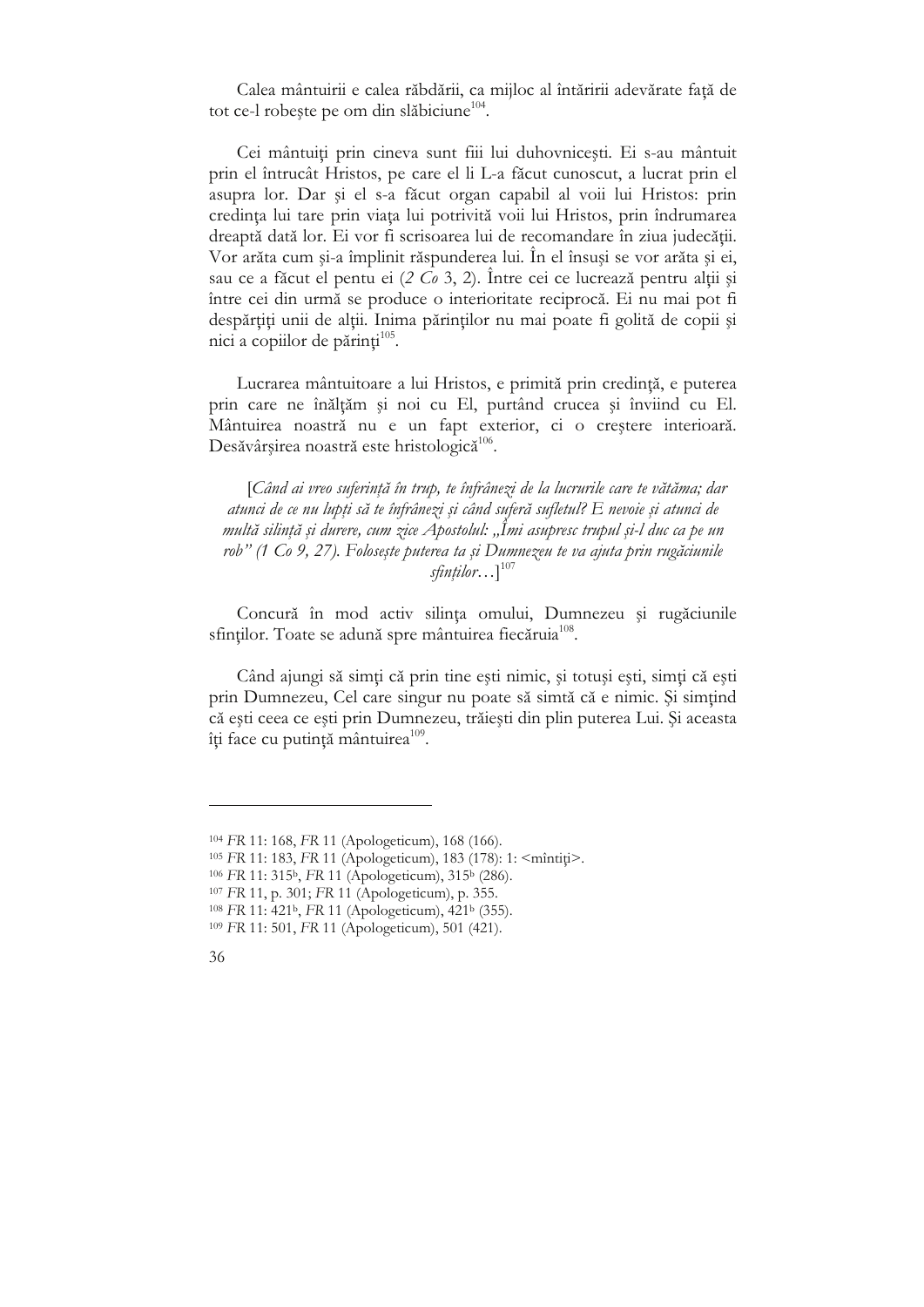sărac, văzându-l legat de Dumnezeu ca un transparent al lui Dumnezeu, prin care Dumnezeu pune la probă pe om<sup>137</sup>.

Cumpără prin milostenie ocrotirea săracilor, nu pe a celor puternici. Căci prin aceasta ai cumpărat ocrotirea lui Dumnezeu, care este unit cu săracii. În acest sens se poate spune că Dumnezeu e Împăratul săracilor și săracii sunt puternici în Dumnezeu. Dar ei nu abuzează de puterea lor. Nu voiesc să ia locul bogaților și să stăpânească lumește ca și aceia<sup>138</sup>.

#### **MINCIUNA**

1144 În tot capitolul acesta minciuna e văzută nu ca o teorie, ci ca o faptă care păgubește pe cel ce o practică și pe ceilalți oameni. Am văzut însă că o minciună care mântuiește pe cineva, nu e socotită propriu-zis minciună. (Cazul bătrânului care a șezut pe butoiul sub care un frate ascunsese o femeie, ca să-l scape de pâra altora).

<sup>1145</sup> S-a putut întâmpla că pe drept cuvânt s-a spus sau i s-a spus de cineva că n-a făcut un lucru cum se cuvenea. Acela a spus adevărul. Lucrul spus nu e o minciună. Dar cel căruia i s-a spus bănuiește că acela s-a spus sau i s-a spus cu dușmănie și în chip mincinos<sup>139</sup>.

[Căci de multe ori te încredințează că te iubește și totuși nu crezi, ci pizma diavolului orbește inima ta ca să cugeți cele rele în locul celor bune și cele amare în locul celor dulci și așa să ai parte de osândă împreună cu "cel ce zice binelui rău și dulcelui amar, și cu cel ce socotește lumina întuneric și întunericul lumină"  $(Is 5, 20)$ ...]<sup>140</sup>

Aceasta e minciuna. Și ea nu împiedică numai cunoașterea realității ci si conduce viata celui ce o sustine și a celor amăgiți de el de el, pe un drum fals, pe drumul nerealizării lor, al strâmbării ființei lor, al slăbirii ei, al unirii ei cu neființa. Luând întunericul drept lumină, toată ființa lor se scufundă în întuneric; ne mai văzând niciun sens al existenței; toată se scufundă pentru ei în nonsens<sup>141</sup>.

<sup>&</sup>lt;sup>137</sup> FR 11: 845, FR 11 (Apologeticum), 845 (708), 1: <treime>.

<sup>138</sup> FR 11: 911, FR 11 (Apologeticum), 911 (789).

<sup>139</sup> FR 9: 1144-5.

<sup>&</sup>lt;sup>140</sup> FR 11, pp. 267-268; FR 11 (Apologeticum), pp. 314-315.

<sup>&</sup>lt;sup>141</sup> FR 11: 359, FR 11 (Apologeticum), 359 (315).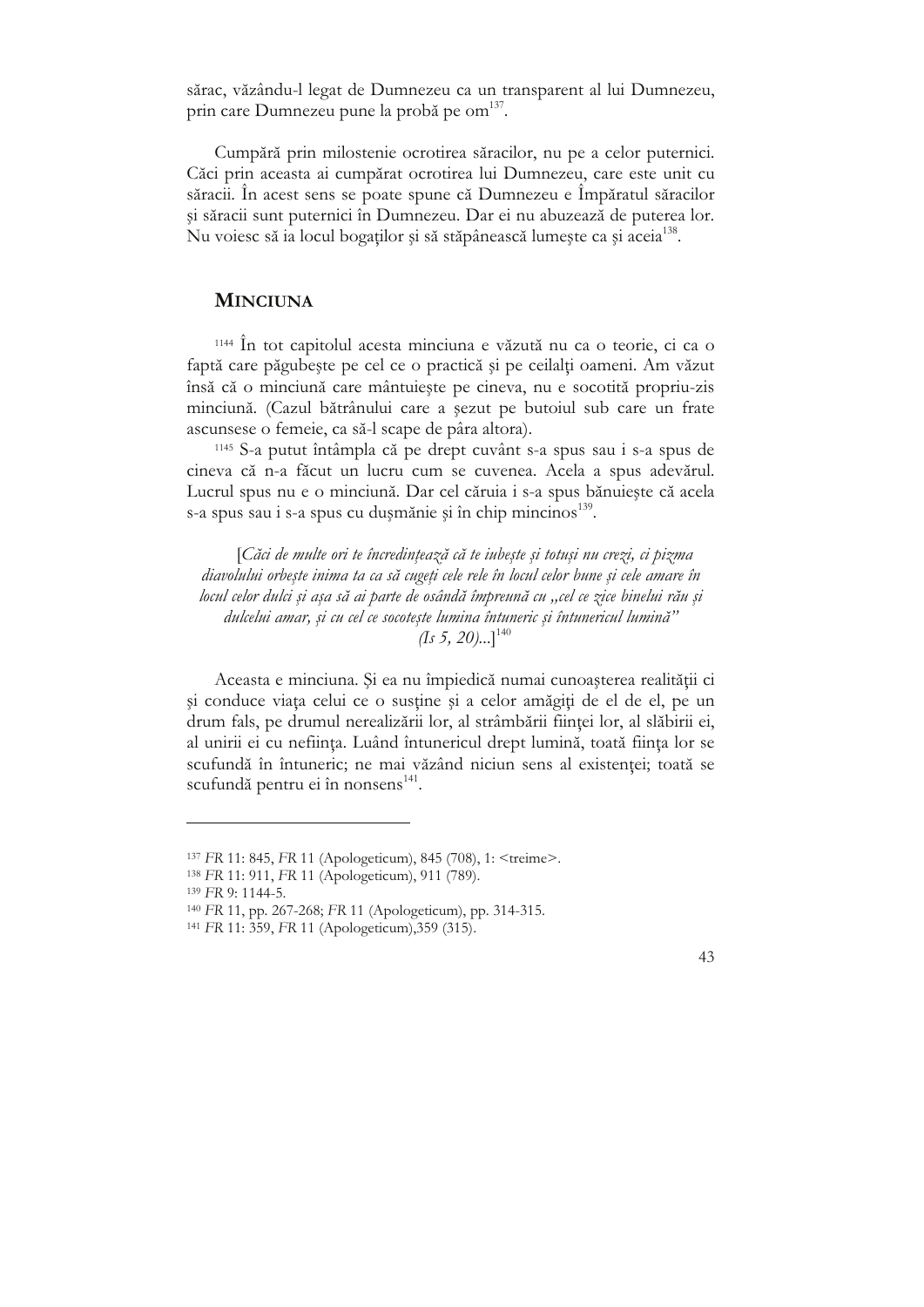Minciuna practicată de noi ne va întâmpina însoțindu-ne când sufletul nostru va ieși din trup<sup>142</sup>.

Când minți, socotești că te poți ascunde chiar de Dumnezeu, deci nuti mai este frică de  $El<sup>143</sup>$ .

#### **MINCINOSUL**

429 Mincinosul prezintă un chip neadevărat al realității, ca să pună pe cineva în situația de a nu lucra potrivit cu ea și deci de a se păgubi. Dar uneori cineva trebuie crutat de a afla realitatea în toată grozăvia ei, pentru a-l pregăti pe încetul pentru ea.

430 Mincinosul fățarnic dat pe față spune uneori: mi-am prilejuit, prin minciună, pierderea sufletului meu, pentru a scăpa pe alții. Deci el socotește chiar pierderea sufletului său ca o faptă de dreptate. E aici o dublă fățărnicie. Scărarul cunoaște și în cazul minciunii tot felul de situații. El condamnă în modul cel mai aspru numai fățărnicia care urmăreste răul altuia.

<sup>431</sup> Într-un fel acest om e curat de duhul minciunii, fiindcă o folosește pentru nevoia reală de a scăpa pe cineva<sup>144</sup>.

Cel ce minte se tine cu sufletul despărțit de cel față de care minte. Nu-și dă sufletul aceluia. Numai cel ce spune adevărul se predă pe sine  $\text{cell}$ ilalt $^{145}$ 

#### MINTEA  $(vo\tilde{v}\zeta)$

"Deci e trebuință de multă știință ca străbătând mai întâi dincolo de acoperămintele cuvintelor din jurul Cuvântului, să vedem cu mintea goală pe Cuvântul curat stând de Sine" (Capete gnostice, II, 73)<sup>146</sup>.

<sup>&</sup>lt;sup>142</sup> FR 12: 208.

<sup>143</sup> FR 12: 515.

<sup>144</sup> FR 9: 429-31.

<sup>145</sup> FR 9: 1143.

<sup>&</sup>lt;sup>146</sup> FR 2: 1 (22), FR 2 (Apologeticum), 29 (27), 3: Cap... [ete], gnos.... [tice].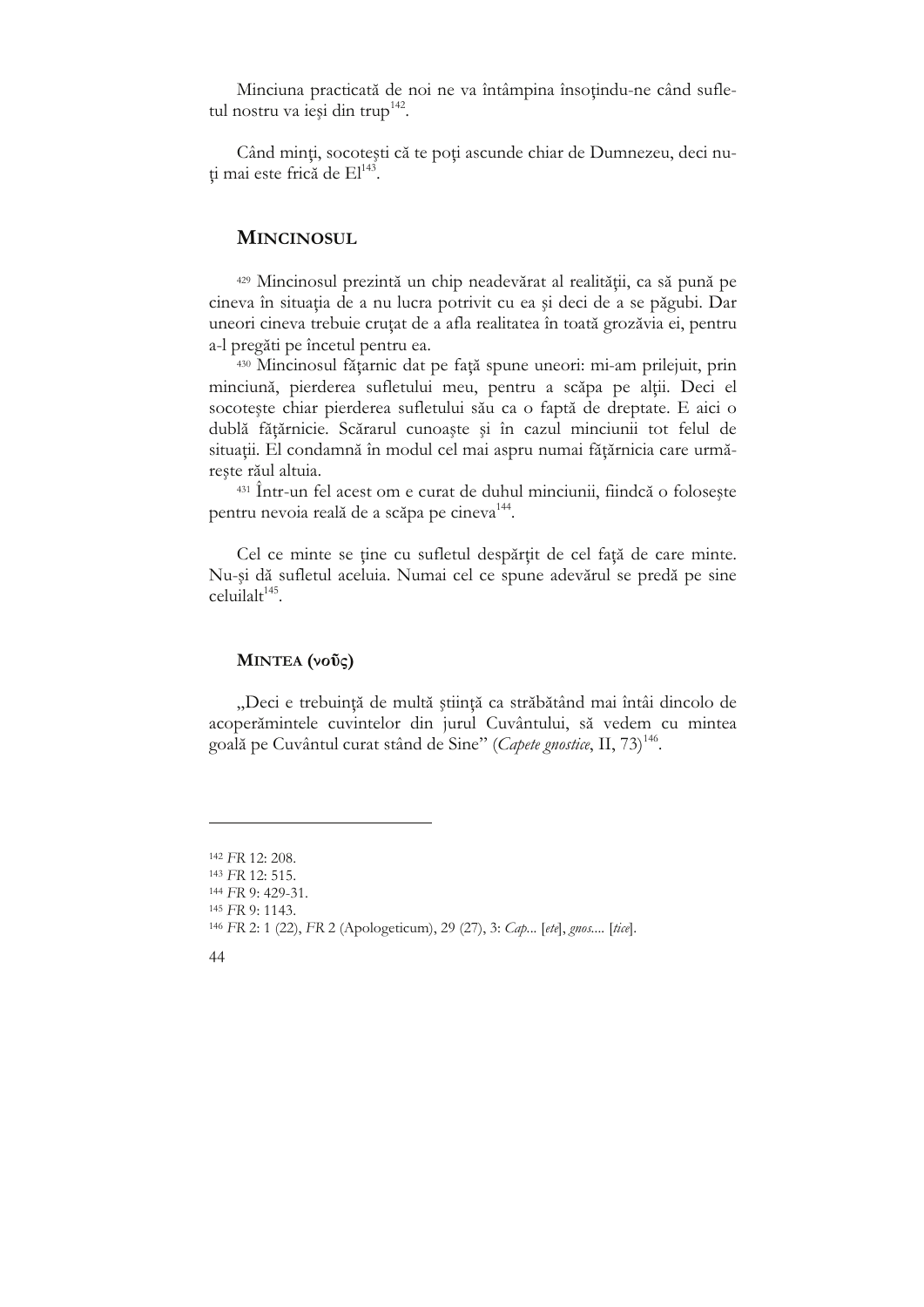Adeseori Sfintii Părinti folosesc alternativ termenii "minte" si "inimă" și chiar "duh". Inima ar fi, după ei, un fel de centru al minții, mintea fiind centrul omului (vezi și Diadoh al Foticeii, Cuvânt ascetic, în Filocalia românească, vol I., Humanitas, București, 1999)<sup>147</sup>.

În cap. acesta și în cap. 5, mintea e considerată că se înstrăinează de la firea ei când își fărâmițează cugetarea după mulțimea lucrurilor. Astfel e conform cu natura ei  $(\pi\rho o\sigma\varphi\omega\tilde{\omega})$  să se unească cu cuvântul după ieșirea ideilor multiple, care din formele  $\Omega$ alterau. Iar regăsirea neschimbabilității sale îi produce minții o bucurie negrăită<sup>148</sup>.

<sup>4</sup> Este vorba de convietuirea conjugală între minte (greceste vo $\tilde{v}$ c de genul masculin) și înțelepciune.

<sup>5</sup>Mintea se înalță, când se smerește trupul și vice-versa<sup>149</sup>.

Numai mintea curățită de solzi sau dezbrăcată de văluri vede adevărul sau pe Logosul dezvăluit de văluri. Vălurile de pe minte devin văluri ce acoperă adevărul. Interesantă sugestie pentru interpretarea categoriilor kantiene sau de orice fel, care prelucrează "lucrul în sine", realitatea goală, aducându-ne-o la cunoștință numai disimulată de văluri, sau categorii $^{150}$ .

Ideea lui Evagrie că mintea sau inima trebuie să devină fără formă, dacă vrea să contemple pe Dumnezeu, e completată în cap. 80-82 cu ideea că Dumnezeu își înscrie în ea trăsăturile, semnele, formele Sale. Tύπος la Maxim înseamnă și modelul originar, ideea lucrului în Logos. Privirea acestor τύπος echivalează cu privirea lumii în Dumnezeu. Tot τύπος se numește modelul cortului văzut de Moise pe Sinai, pe când idolii iudeilor se numesc άντιτύποι, contramodele. De aici urmează că cel ce contemplă pe Dumnezeu e mode lat după modelul originar al ființei sale, mintea lui fiind ridicată însă peste toate formele finite. E o mode lare necontenită prin care ființa omului e adusă tot mai aproape de modelul său, intrând totodată în legătură tot mai strânsă cu modelele tuturor

<sup>147</sup> FR 2: 1 (116), FR 2 (Apologeticum), 268 (152), 3: [[Cuvânt asceetic]], [[românească]]. O posibilă trimitere și pentru inimă și dub.

<sup>&</sup>lt;sup>148</sup> FR 2: 2 (168), FR 2 (Apologeticum), 388 (214-5).

<sup>&</sup>lt;sup>149</sup> FR 2: 4-5 (178), FR 2 (Apologeticum), 424/427 (226-7). Scurte referințe despre minte, vezi la: FR 2: 1 (187), 2 (188), 2 (192); FR 3: 1 (45).

<sup>&</sup>lt;sup>150</sup> FR 2: 1 (194), FR 2 (Apologeticum), 480 (245).